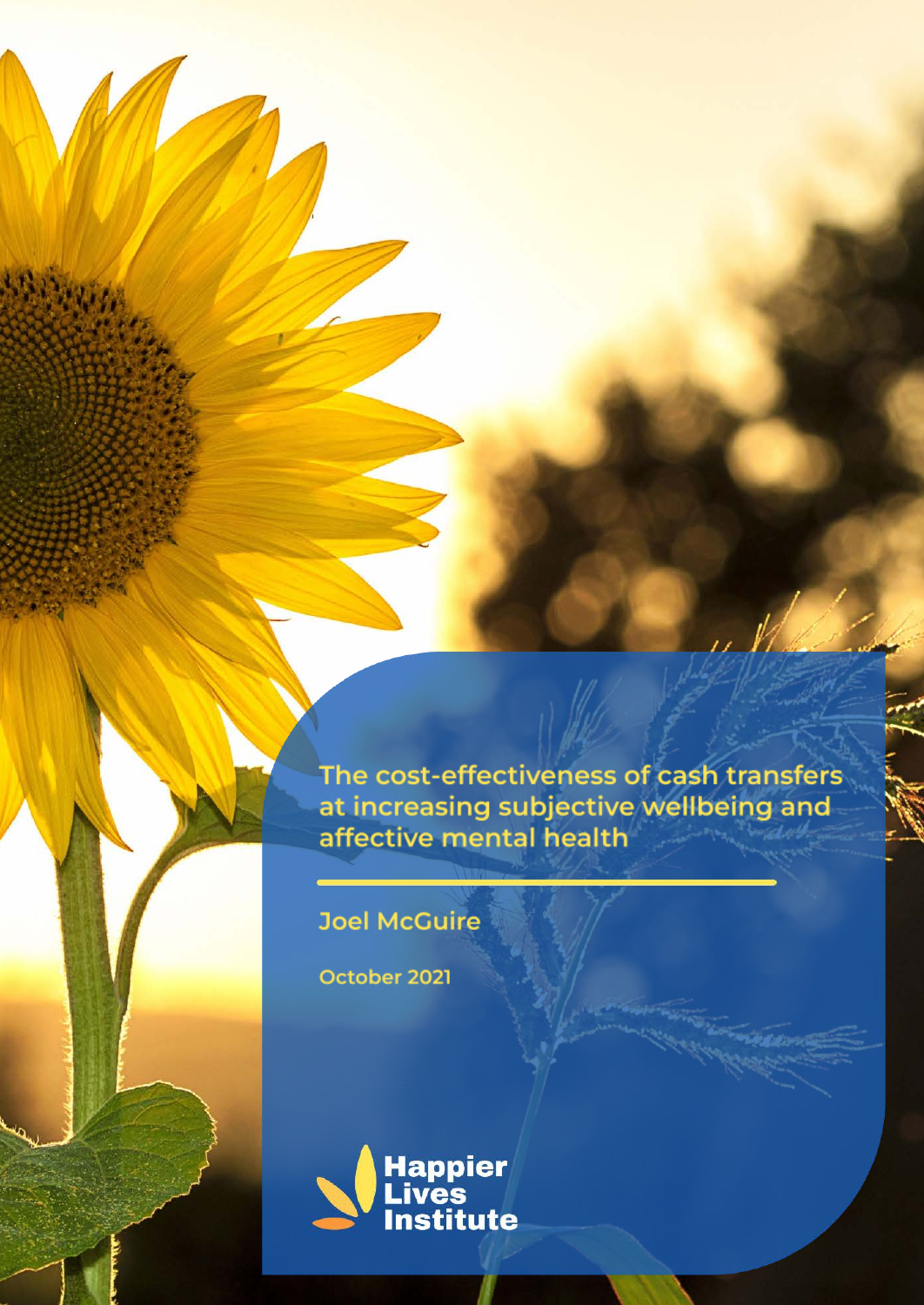

# **Contents**

| <b>Executive Summary</b>                                                                                                                                                                                                                                                          | 3                                   |
|-----------------------------------------------------------------------------------------------------------------------------------------------------------------------------------------------------------------------------------------------------------------------------------|-------------------------------------|
| <b>Outline</b>                                                                                                                                                                                                                                                                    | 4                                   |
| 1. The cost-effectiveness model                                                                                                                                                                                                                                                   | 5                                   |
| 2. The effect of a cash transfer on the wellbeing of its direct recipient<br>2.1 Data<br>2.2 Summary of data<br>2.3 Model choice<br><b>2.4 Expectations</b>                                                                                                                       | 6<br>6<br>8<br>9<br>9               |
| 3. Estimated effects of a cash transfer on the individual recipient<br>3.1 Does it make a difference to the effect which outcomes we use?<br>3.2 Calculating the total effects of CTs based on model results<br>3.3 Example calculating the total effects using point estimates   | 10<br>$12 \overline{ }$<br>12<br>14 |
| 4. Spillovers: effects on recipients' household and community<br>4.1 Evidence of household spillovers<br>4.2 Evidence of community spillovers                                                                                                                                     | 16<br>16<br>17                      |
| 5. What is the cost of delivering \$1,000 worth of cash transfers?                                                                                                                                                                                                                | 18                                  |
| 6. Cost-effectiveness of \$1,000 spent on cash transfers<br>6.1 Cost-effectiveness of existing interventions<br>6.2 Is our analysis sensitive to the parameters we assume a value for<br>but do not directly estimate?<br>6.3 Comparison of cash transfers to other interventions | 20<br>20<br>21<br>21                |
| <b>7. Discussion &amp; conclusion</b><br><b>7.1 Conclusion</b><br>7.2 Further research questions related to cash transfers                                                                                                                                                        | 22<br>23<br>23                      |
| Appendix A: Other models to explain the impact of cash transfers on SWB                                                                                                                                                                                                           | 24                                  |
| <b>Appendix B: Monthly CTs total effect example calculation</b>                                                                                                                                                                                                                   | 26                                  |
| <b>Appendix C: Sensitivity analysis</b>                                                                                                                                                                                                                                           | 27                                  |
| Appendix D: What is the most cost-effective transfer value?                                                                                                                                                                                                                       | 28                                  |
| <b>Appendix E: Robustness checks</b>                                                                                                                                                                                                                                              | 29                                  |
| <b>Appendix F: Research questions</b>                                                                                                                                                                                                                                             | 34                                  |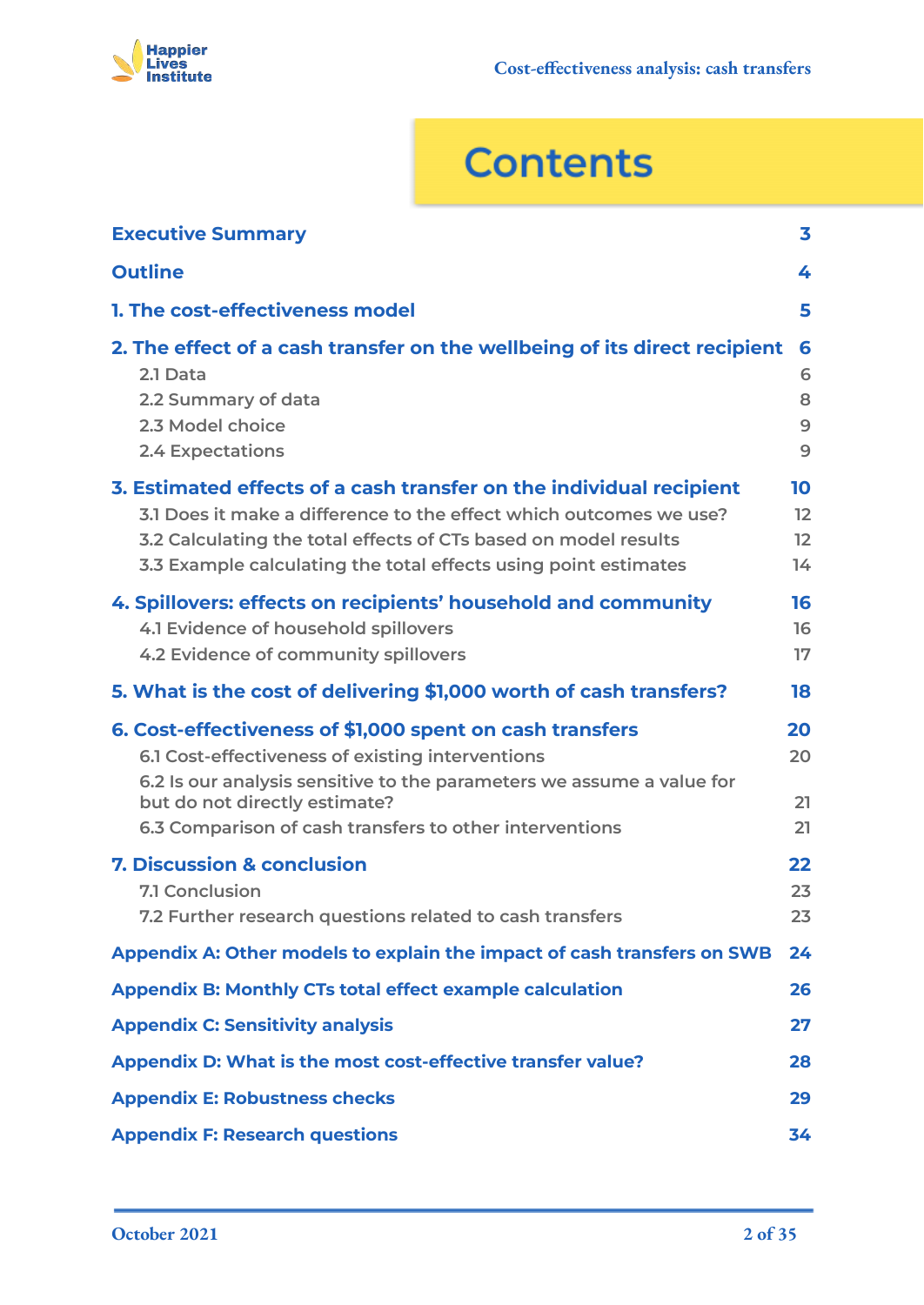

### <span id="page-2-0"></span>**Executive Summary**

This report explains how we determined the cost-effectiveness of cash transfers (CTs) using subjective well-being (SWB) and affective mental health (MHa). We define subjective well-being as how someone feels or thinks about their life broadly $^1$ . We use "affective mental health" to refer to the class of mental health disorders and measures that relate to lower levels of affect or mood (depression and anxiety)<sup>2</sup>.

Cash transfers (CTs) are direct payments made to people living in poverty. They have been extensively studied and implemented in low- and middle-income countries (LMICs) and offer a simple and scalable way to reach people suffering from extreme financial hardship [\(Vivalt, 2020\)](https://academic.oup.com/jeea/article-abstract/18/6/3045/5908781).

Specifically, we analyse the cost-effectiveness of sending \$1000 using monthly CTs and GiveDirectly CTs (which are typically paid all at once) deployed in LMICs. We fix the total value of money that a recipient receives at \$1000, because this is the value of GiveDirectly's present CTs. These cost-effectiveness analyses form the benchmarks that we use to compare interventions.<sup>3</sup>

This report is part of HLI's search for the most cost-effective interventions that donors and policymakers could fund to increase happiness. We are currently focused on studying micro-interventions in LMICs. To find out more about the wider project see section 2.3 of our [research agenda](https://www.happierlivesinstitute.org/uploads/1/0/9/9/109970865/research_agenda_and_contextv3.0.pdf).

This analysis builds on a meta-analysis by McGuire, Kaiser, and Bach-Mortensen ([2020](https://www.happierlivesinstitute.org/cash-transfers.html)), a collaboration between HLI researchers and academics. The meta-analysis gives more background on cash transfers and a much more thorough description of the evidence base. In this cost-effectiveness analysis (CEA) we use the same data to estimate the effectiveness of cash transfers. Specifically we expand on Appendix C of the meta-analysis, which presents a method for estimating the total benefit we expect a recipient of a cash transfer to accrue. We extend that section by predicting the effectiveness of monthly and lump-CTs and adding cost information to estimate the cost-effectiveness of CTs.

We estimate that GiveDirectly transferring \$1000 in a lump-sum to people in LMICs leads to an increase in SWB and MHa of 0.92 SDs-years. Monthly CTs delivered by governments increase SWB and MHa by 0.40 SDs per \$1000 spent.

<sup>&</sup>lt;sup>1</sup> We further describe what we mean by subjective well-being, and why we believe they are the best measures of well-being, [here.](https://www.happierlivesinstitute.org/measuring-happiness.html)

<sup>&</sup>lt;sup>2</sup> This differs slightly from the way the term is used clinically to refer to depression, bipolar, seasonal affective disorder, and not anxiety. However, we view this difference as less relevant in practice given that the studies in our sample primarily use measures of depression (CESD10 or GDS-15) or general psychological distress (GHQ12).

<sup>&</sup>lt;sup>3</sup> Using cash transfers as a benchmark follows the precedent of GiveWell, a charity evaluator that did pioneering work comparing the cost-effectiveness of interventions in terms of moral value. Recent academic work has also used cash transfers as a benchmark. See McIntosh & Zeitlin [\(2020\)](https://arxiv.org/abs/2009.01749) that compared CTs to a USAID workforce readiness program or Haushofer et al., [\(2020](https://www.nber.org/papers/w28106)) and Blattman et al., ([2017\)](https://www.aeaweb.org/articles?id=10.1257/aer.20150503) which compared CTs to psychotherapy.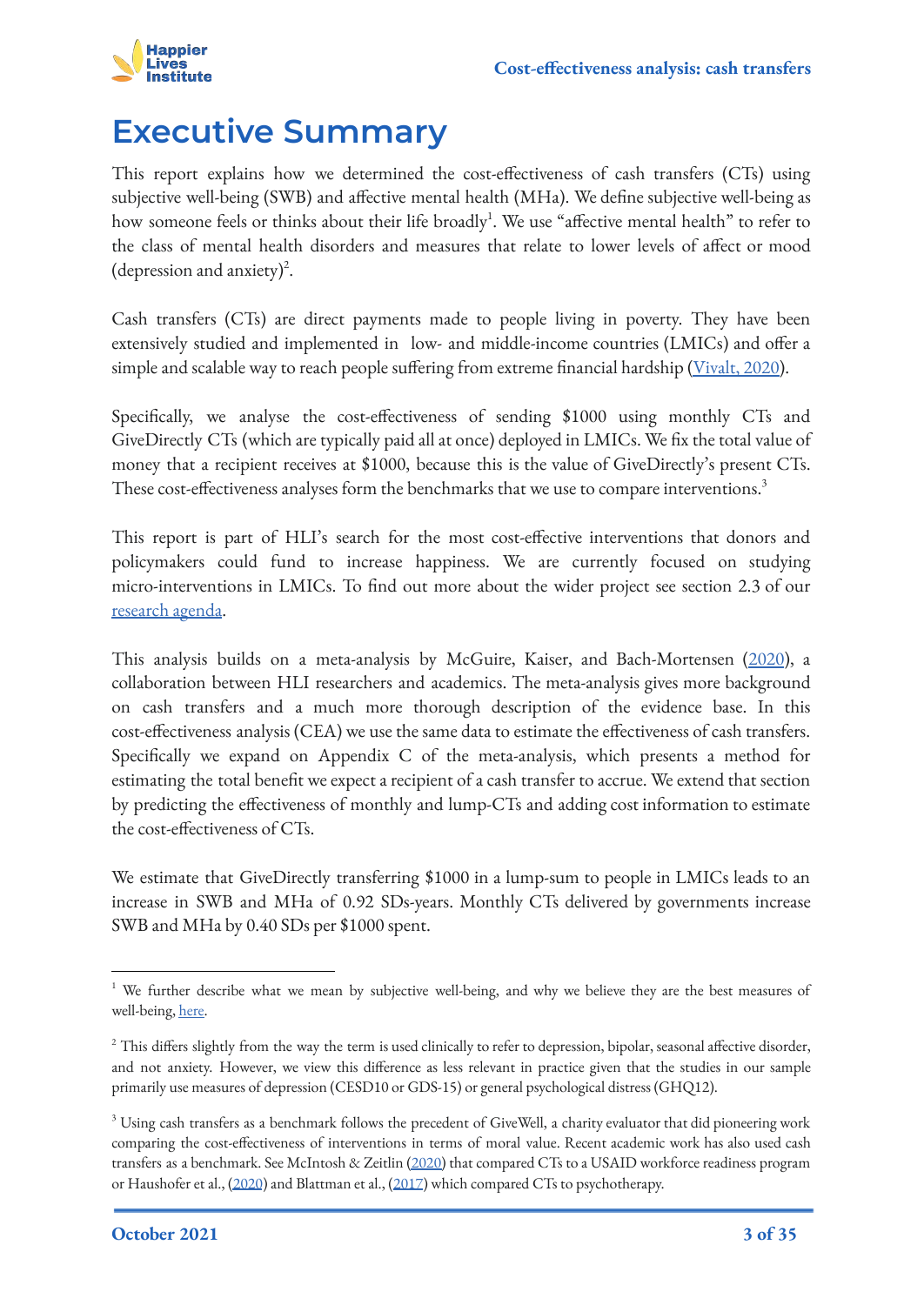

### <span id="page-3-0"></span>**Outline**

In section  $1$  we explain the general model for how we estimate the cost-effectiveness of an intervention, which is calculated by dividing the effect a CT has on the average recipient by the cost it takes to deliver a \$1,000 CT.

In [section 2](#page-5-0), we discuss how to estimate the effect of cash transfers. First, we discuss the data we use, then we discuss the models we estimate. Following that, we discuss our results in [section 3.](#page-9-0) We conclude this section by discussing our estimate for the per person effects of monthly and GiveDirectly CTs on their recipients.

In [section 4](#page-15-0) we discuss the limited existing evidence on the impact of cash transfers on non-recipients, known as spillover effects. We conclude that there is little existing evidence of negative spillover effects, but some evidence of positive effects on the recipient's family.

In [section 5](#page-17-0) we turn to the cost of CTs. We explain how we calculate the total cost to the organization of delivering \$1,000 in a CT, most of which comes from the CT itself. Then we summarize the data used to calculate the cost of delivering CTs generally, and for GiveDirectly in particular.

In [section 6](#page-19-0) we describe the results of our cost-effectiveness analysis and list the other interventions we compare to CTs, briefly summarize the findings, and link to their respective reports. As CTs are the first intervention we have investigated, this part of the document will be periodically updated to reflect the new research we have conducted.

<span id="page-3-1"></span>In [section 7](#page-21-0) we briefly discuss the key uncertainties in our analysis such as spillover effects and effects on mortality. Then we conclude by summarizing our results and outlining ways that further research could reduce the uncertainty in our analysis.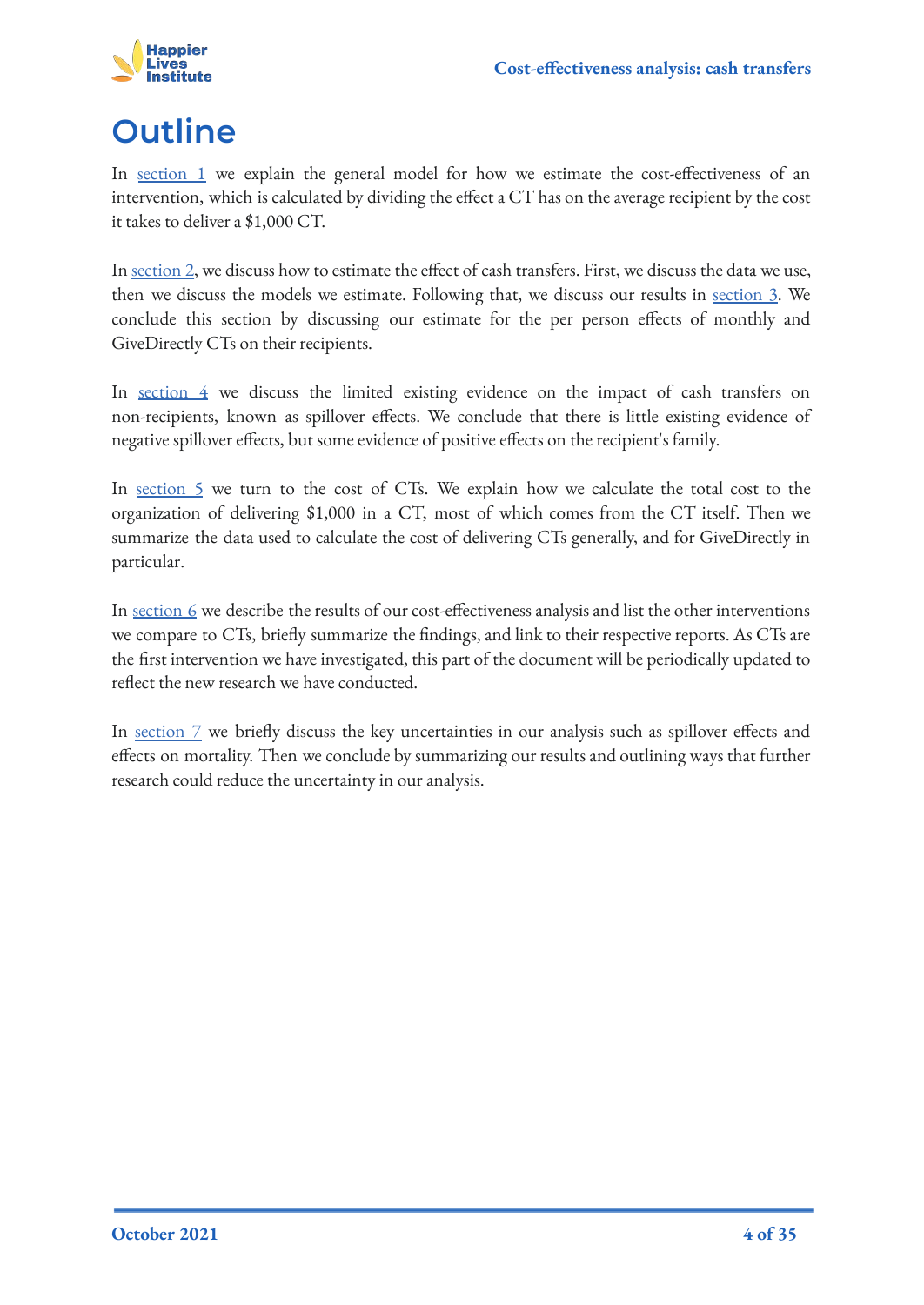

### <span id="page-4-0"></span>**1. The cost-effectiveness model**

The cost-effectiveness of an intervention is simply the effect an intervention has divided by the cost incurred to deliver it. Here, we focus primarily on the effect a CT has on the well-being of its recipients (as measured by their SWB or MHa). The evidence of how CTs affect non-recipients SWB and MHa does not indicate, on average, a significant negative effect on the community. While CTs appear to provide a large benefit to the recipient's household (discussed in [section 4.1\)](#page-15-1), the evidence is extremely limited and unbalanced across interventions, so for purposes of comparison across interventions we currently only consider the total effect of an intervention on its direct recipient.

An illustration of the per person effect can be viewed below in Figure 1, where the post-treatment effect (occuring at t = 0), denoted by  $d_0$ , decays at a rate of  $r$  until the effect reduces to zero at  $t_{end}$ . The total effect a CT has on the wellbeing of its direct recipient is the area of the shaded triangle<sup>4</sup>.

**Figure 1**: Illustration of the total effect of an intervention



Estimating the cost to deliver an intervention is calculated by dividing the total expenses an organization usually incurs<sup>5</sup> in a given period of time (normally a year) by the quantity of interventions they provided in that year. In the next section we will explain the data we use to estimate the parameters  $(d_0, r)$ , which are used to calculate how long the effects last  $(t_{end})$ . The parameters ( $d_{\varrho},\;t_{\mathit{end}}$ ) are needed to calculate the total effect an intervention has on its recipient<sup>6</sup>.

<sup>&</sup>lt;sup>4</sup> Phrased differently, the total effect is a function of the effect at the time the intervention began  $(d_0)$  and whether the effect decays or grows  $(r > 0, r < 0)$ . We can calculate the total effect by integrating this function with respect to time (*t*). The exact function we integrate depends on many factors such as whether we assume that the effects through time decay in a linear or exponential manner.

<sup>&</sup>lt;sup>5</sup> To put this differently, we take several years' data of operating expenses into account but put more weight on recent years when making a prediction about future costs.

 $6$  The time the benefits cease is only given by the model in special cases. One case is linear decay if we assume that the effects do not become negative after they reach zero. In a model that assumes exponential decay, the effects last for the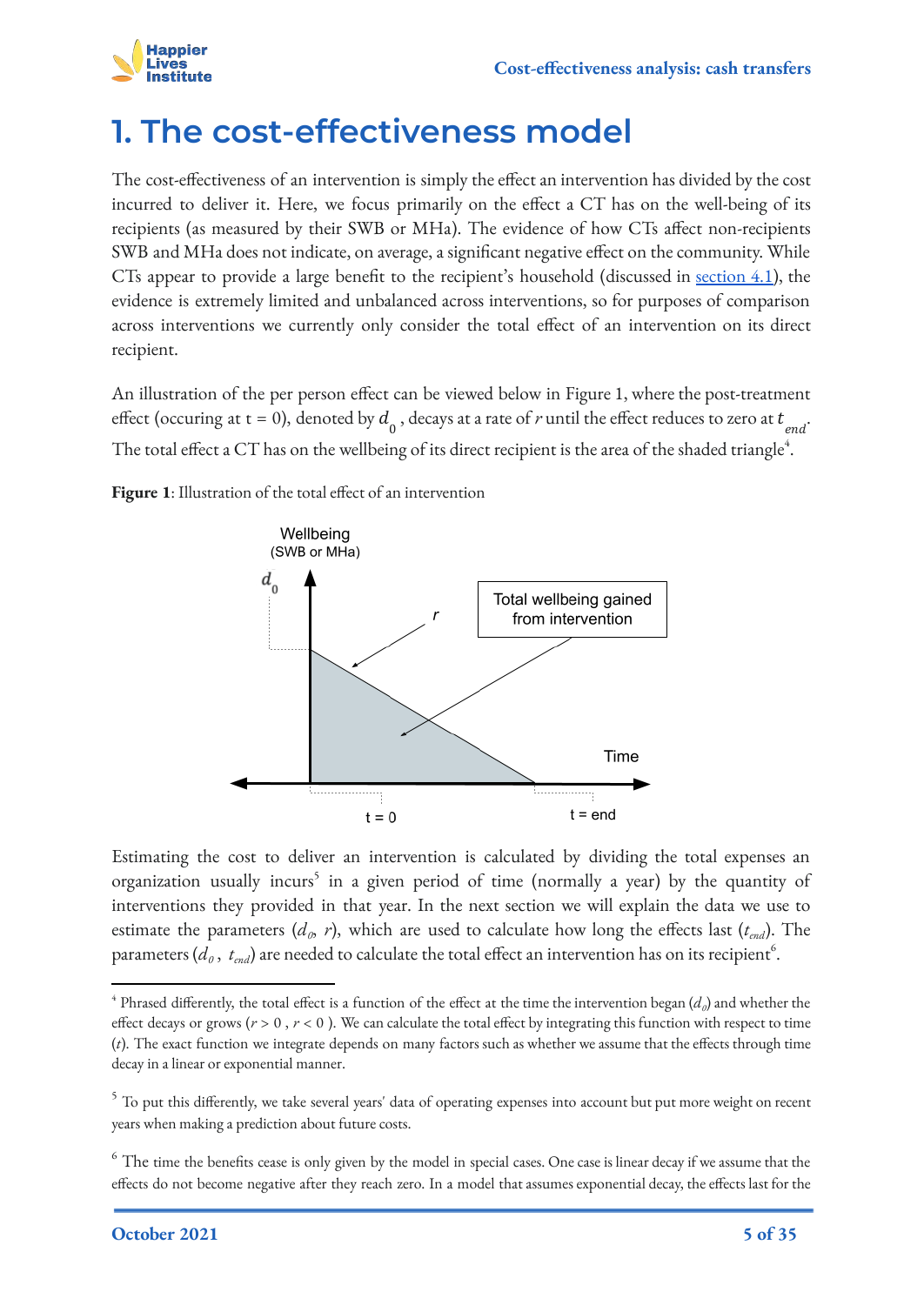

### <span id="page-5-0"></span>**2. The effect of a cash transfer on the wellbeing of its direct recipient**

The purpose of this section is to estimate the effect of an average GiveDirectly and government cash transfer. GiveDirectly is one of GiveWell's top charities for their programme which sends non-recurring lump-payments of \$1000 directly to people in low-income countries. Most government CTs employ smaller monthly and bimonthly payments. We use evidence from all lump-CTs to estimate the effect of GiveDirectly's CTs and monthly CTs to estimate the effect of an average government CT. To be clear, this means we assume that GiveDirectly CTs have similar per dollar effects as the other lump-CTs studied<sup>7</sup>.

### <span id="page-5-1"></span>**2.1 Data**

The data we use to estimate the total effects of CTs on subjective well-being (SWB) and affective mental health (MHa) is based on McGuire, Kaiser, and Bach-Mortensen ([2020\)](https://www.happierlivesinstitute.org/cash-transfers.html) a meta-analysis written by Joel McGuire, a research analyst at the Happier Lives Institute, and two collaborators at the University of Oxford, Caspar Kaiser and Anders Malthe Bach-Mortensen.

The data contains the study-level characteristics (e.g. the treatment effect, dollar value of CTs) extracted from 45 RCTs or quasi-experimental studies of CTs deployed in LMICs. We record the effects on 110 separate measurements of SWB and MHa. That is if a study recorded both the effects on depression and happiness, we recorded both. We included studies that 1) investigate the causal impact of a cash transfer separate from the delivery of other services, 2) report a self-reported measure of MHa or SWB, and 3) are not in a high-income country. We standardized all treatment effects on SWB and MHa using Cohen's d<sup>8</sup>. Any positive effect can be understood as a standard deviation (SD) increase in SWB or improvement in MHa. For further details on our selection criteria and data see section 2 of McGuire, Kaiser, and Bach-Mortensen [\(2020](https://www.happierlivesinstitute.org/cash-transfers.html)).

The variables most relevant to our analysis are listed below:

1. **Payment mechanism**: whether a CT was paid out in a lump sum (all at once) or a continuous stream of regular payments (monthly or bimonthly).

rest of the recipient's life. However, the effects will decay to a point where each additional year yields a benefit very close to zero. In which case *tend* represents the remaining expected life expectancy of the recipient or the time we assume the effects end, if that occurs earlier than the recipient's demise.

 $^7$  In model 6 of table A.3, we add a variable to indicate if a lump-CT was delivered by GiveDirectly. The results of this model indicate a slightly negative but not statistically significant effect of GiveDirectly delivering the CT (-0.02, 95% CI: -0.14, 0.11).

<sup>&</sup>lt;sup>8</sup> While this is the conventional way to standardize effect sizes in a meta-analysis, we think it could be worthwhile to check our comparisons using other standardization methods, such as shrinking or expanding all outcomes reported on likert scales to fit a common range e.g., a 0-10 scale.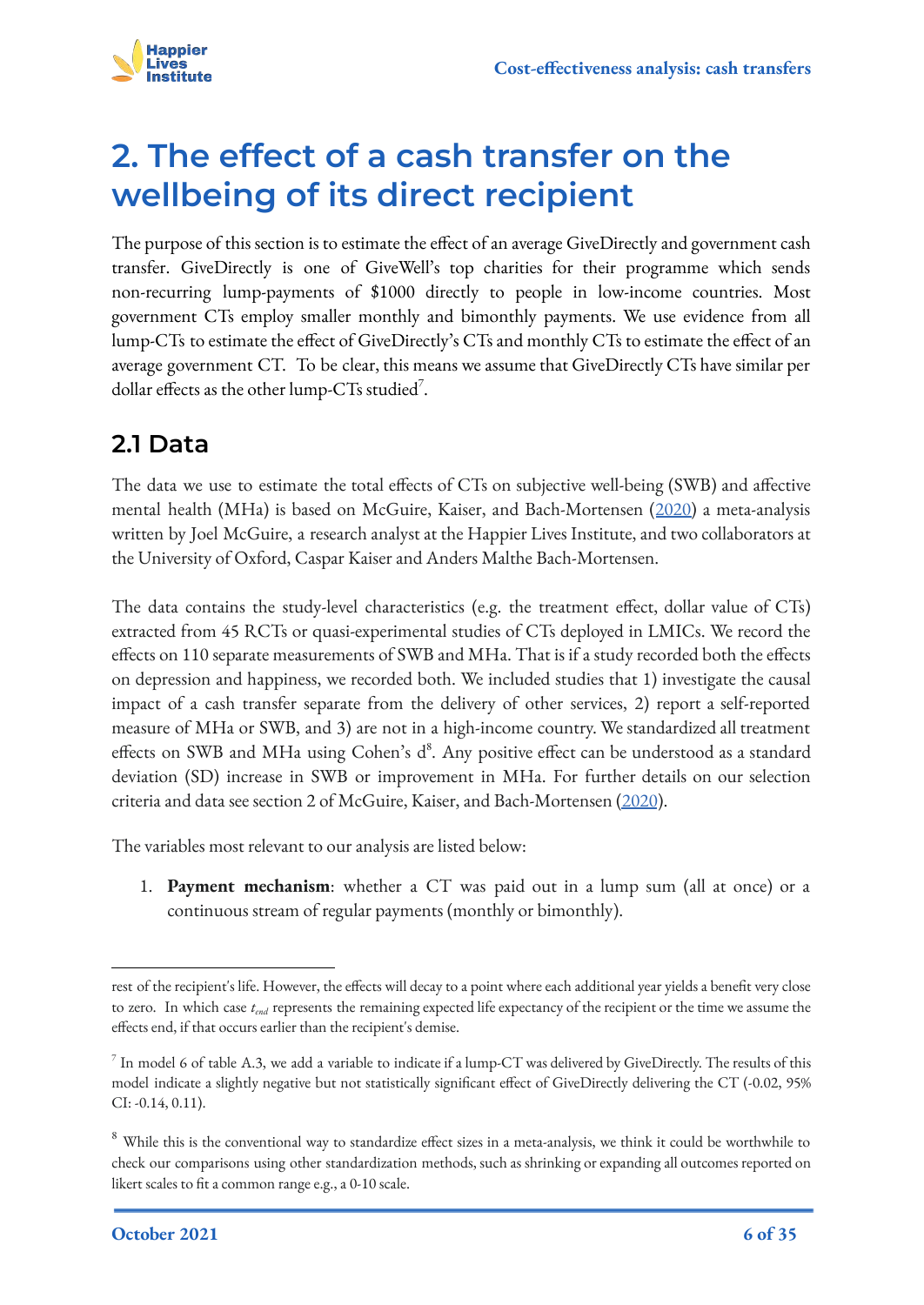

- 2. **Years since CT began**: the time of the follow-up survey recorded in years since the CT began. For lump-sum CTs this is also approximately the time since the CT ended.
- 3. **Value**: the value of a cash transfer in terms of purchasing power parity adjusted US dollars  $(PPP USD)^9$ .
- 4. **Measure of subjective wellbeing or affective mental health**: the outcomes we use to measure the effectiveness and impact of cash transfers.

**Years since CT began** and the **value** of the cash transfer allows us to model the effect, over time, of transferring \$1000 to someone in a LMIC. The dollar value for a lump CT is the total amount of money sent. For monthly CTs, value is the size of the transfer received each month. We aggregated monthly and lump CTs in McGuire, Kaiser, and Bach-Mortensen [\(2020\)](https://www.happierlivesinstitute.org/cash-transfers.html), but here we disaggregate them to make predictions about CTs of different kinds. This has a consequence of reducing the statistical power of our analysis.

**The payment mechanism** is important for two reasons. Firstly, lump-sum and monthly CTs have different interpretations for their "value" and "years since CT began" variables. In 29 out of 32 monthly CTs studies, recipients were still receiving transfers at the time of the latest follow-up. This changes the interpretation of the benefit's decay through time (*r*). Decay in the effects of a monthly CT over time is more consistent with adaptation to a higher income. In contrast, decay in the effectiveness of a lump-sum CT is more consistent with depleting the funds provided by the CT. However, if lump CTs are invested prudently, i.e., to purchase a metal roof, then they both lead to persistently higher standards of living, albeit through different means.

Secondly, the payment mechanism and type of organization deploying the CT are correlated. Of the 45 CT studies we consider, 29 (out of 32) monthly CTs are delivered by governments and 8 (out of 13) lump-sum CTs are delivered by GiveDirectly. This high correlation between these two variables restricts our ability to untether the influence that payment mechanisms and organization type have on a CT's effectiveness.

We've already introduced the constructs of subjective wellbeing and affective mental health. In our data we include measures of how people answered questions such as "How happy are you (on a scale of 0 to 10)?" or responded to MHa questionnaires like the [CESD,](https://www.apa.org/pi/about/publications/caregivers/practice-settings/assessment/tools/depression-scale) a twenty item depression questionnaire. Our main results are the pooled differences in responses to these questionnaires between treatment and control groups (which received no intervention at any time). We show the disaggregated results by measure class in Appendix E, Table A4.

<sup>9</sup> Our data also includes a variable that captures the value of a CT relative to previous income. We don't use this variable because it doesn't allow us to estimate the effect of GiveDirectly's usual \$1000 CT. Due to inconsistent reporting, constructing this variable requires more imputation and is noisier as a consequence.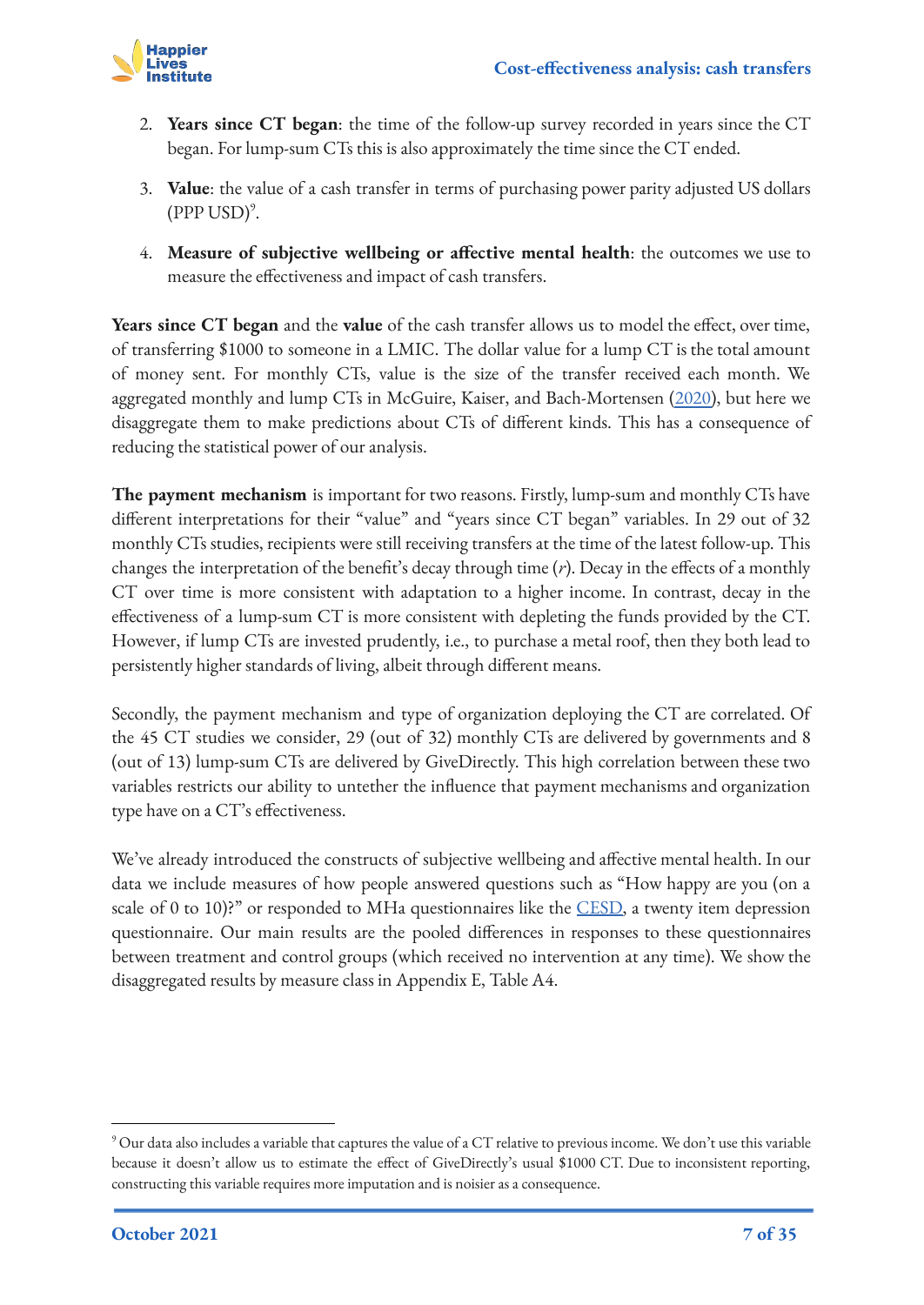

#### <span id="page-7-0"></span>**2.2 Summary of data**

In Figure 2, shown below, we illustrate the distribution of several variables relevant to our analysis. First, we show the distribution of effect sizes for every outcome standardized using Cohen's d. To the right of that, we show the breakdown of outcomes by their type of measure. The most common outcome measure is depression or psychological distress followed by life satisfaction and then happiness. The other outcome measures are classified as combinations of multiple measures.

Interestingly, there are few CT studies that follow-up within a year after the CT began. RCTs on many other topics, such as psychotherapy, follow-up within a year after the intervention ended but do not follow-up after that. In the last panel, we show that most CTs are deployed by governments, almost all GiveDirectly CTs are paid out in lump-sum CTs, and there are not many other CTs deployed by academics or NGOs outside of GiveDirectly.



**Figure 2**: Summary plots of the data

Note: D = depression and distress, HP = happiness, LS = life satisfaction, OtherSWB = other measures of SWB that are not LS and HP, including indices that combine both HP and LS. PWBindex = an index combining both SWB and MHa measures. Other = other measures of MHa that are not depression or distress, such as anxiety or indices that capture depression, stress and anxiety.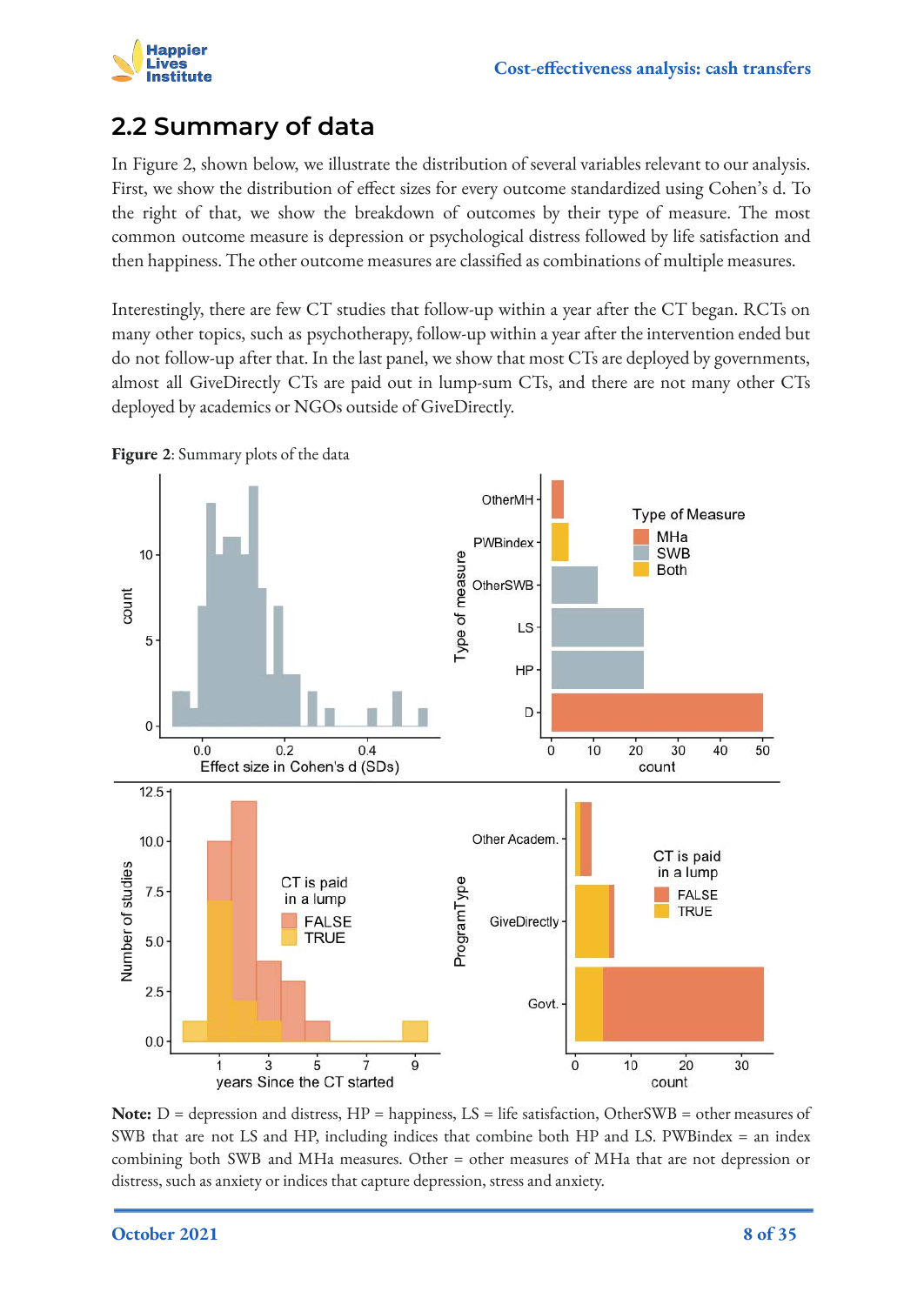

Next, we show the average income levels of the samples we study, broken down by country. Most studies take place in Africa and their samples consist of people with very low incomes. Average income in all samples, except Blattman et al.'s 2017 study in Liberia, fell below [the country's](http://www-wds.worldbank.org/) [poverty level](http://www-wds.worldbank.org/) (as defined by the country).



**Figure 3**: Average income level of samples studied

**Note**: The width of the bar plots is proportional to the number of studies conducted in that country (Kenya had the most CTs studied).

#### <span id="page-8-0"></span>**2.3 Model choice**

We choose a linear model (shown below as equation 1) to estimate how the effects change through time and how much wellbeing increases in relationship to the value of the CT because a linear model (somewhat surprisingly<sup>10</sup>) fits the data best compared to all other specifications we considered<sup>11</sup>. We also considered a linear model without an intercept, models that assumed a quadratic or logarithmic relationship between SWB-\$value and a model that assumed that the benefits decay exponentially. We discuss these models and how much of a difference they would have made if we used them in Appendix A.

<span id="page-8-1"></span>CT effect on SWB =  $\beta_0 + \beta_1$ \$value of CT +  $\beta_2$ time since CT began + error (1)

#### **2.4 Expectations**

We expect our model to predict that receiving more money makes recipients happier and we expect the effects to decay through time. Decay seems reasonable to expect because it appears that people adapt to changes in their circumstances [\(Luhmann et al., 2012\)](https://www.ncbi.nlm.nih.gov/pmc/articles/PMC3289759/?mod=article_inline). We also expect the benefit of CTs to stem from increased consumption, and that CT recipients will eventually spend all the money they receive.

<sup>&</sup>lt;sup>10</sup> We say surprisingly because we share the conventional belief that there are diminishing returns to income.

<sup>&</sup>lt;sup>11</sup> We assessed goodness of fit based on whether it had a higher  $R^2$  and lower AIC and BIC statistics.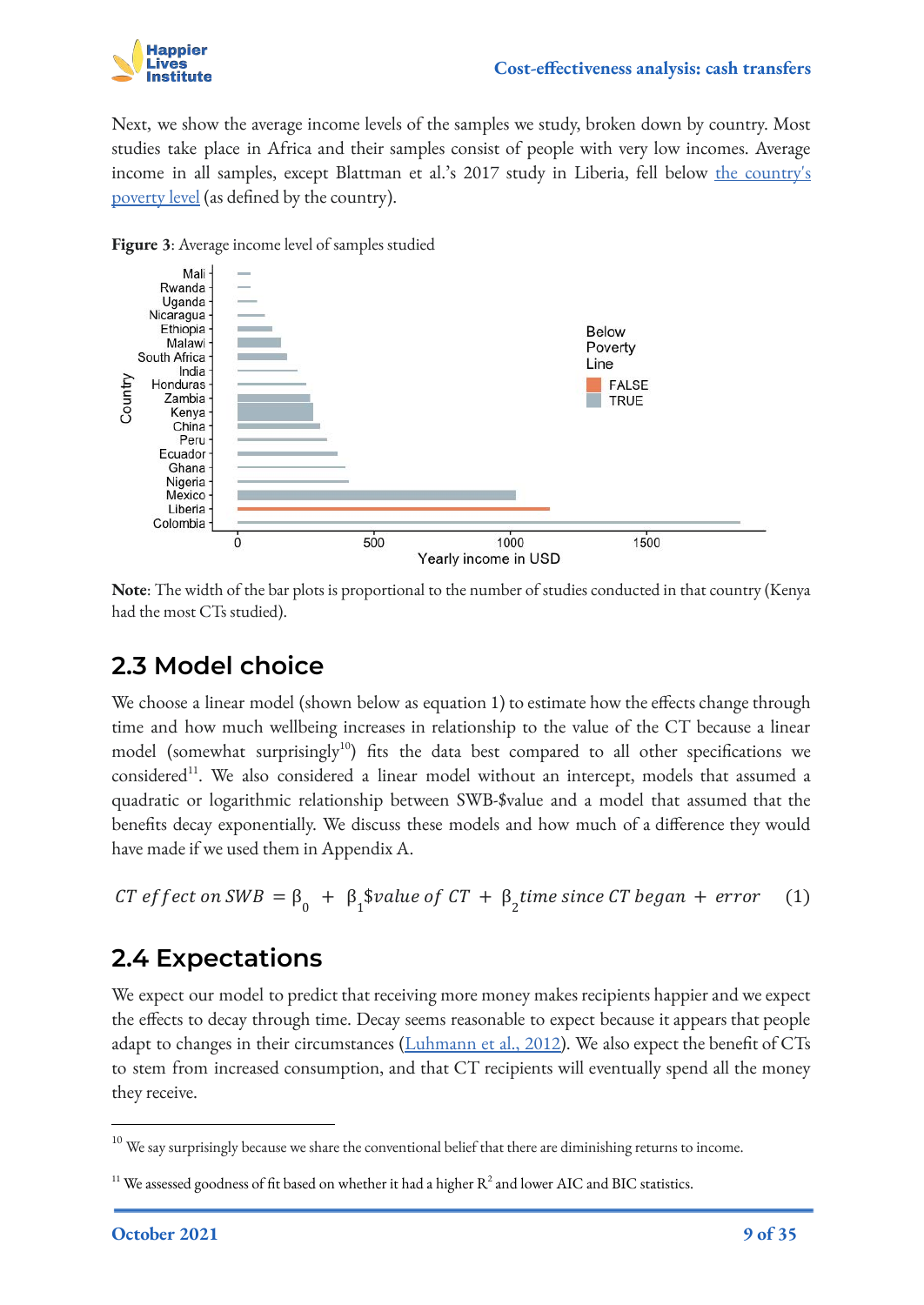

### <span id="page-9-0"></span>**3. Estimated effects of a cash transfer on the individual recipient**

First we present visually in Figure 4 the simple correlational relationship between the effect of a CT, its dollar value and the time since the CT began. As we expect, the effects decay through time and grow when CTs are more valuable.



**Figure 4**: The effect of CTs through time and relationship to value of the transfer

**Note:** These results only display the bivariate relationship between value, time, and the effect. They do not control for the other variables.

Next, we describe our models for estimating the effectiveness of lump-sum cash transfers (model 1) and monthly cash transfers (model 2) descriptively in Table 1. In Table 1, we show the exact slope of the relationship estimated by model (1). Next, we discuss the results row by row.

|                      | Dependent variable: SDs of change in SWB and MHa   |                                                       |  |  |  |  |
|----------------------|----------------------------------------------------|-------------------------------------------------------|--|--|--|--|
|                      | Model 1: Linear model of<br>lump-CTs effectiveness | Model 2: Linear model of<br>monthly CTs effectiveness |  |  |  |  |
| intercept            | 0.120                                              | 0.086                                                 |  |  |  |  |
|                      | (0.038, 0.203)                                     | (0.04, 0.132)                                         |  |  |  |  |
| \$PPP value          | 0.059                                              | 0.613                                                 |  |  |  |  |
|                      | $(-0.029, 0.146)$                                  | (0.193, 1.033)                                        |  |  |  |  |
| Years since CT ended | $-0.028$                                           | $-0.014$                                              |  |  |  |  |
|                      | $(-0.04, -0.017)$                                  | $(-0.023, -0.004)$                                    |  |  |  |  |

**Table 1:** Explaining the wellbeing effects of CTs using value and time since the CT began

**Note**: \$PPP are in units of thousands, 95% confidence intervals are shown below the parameter estimate.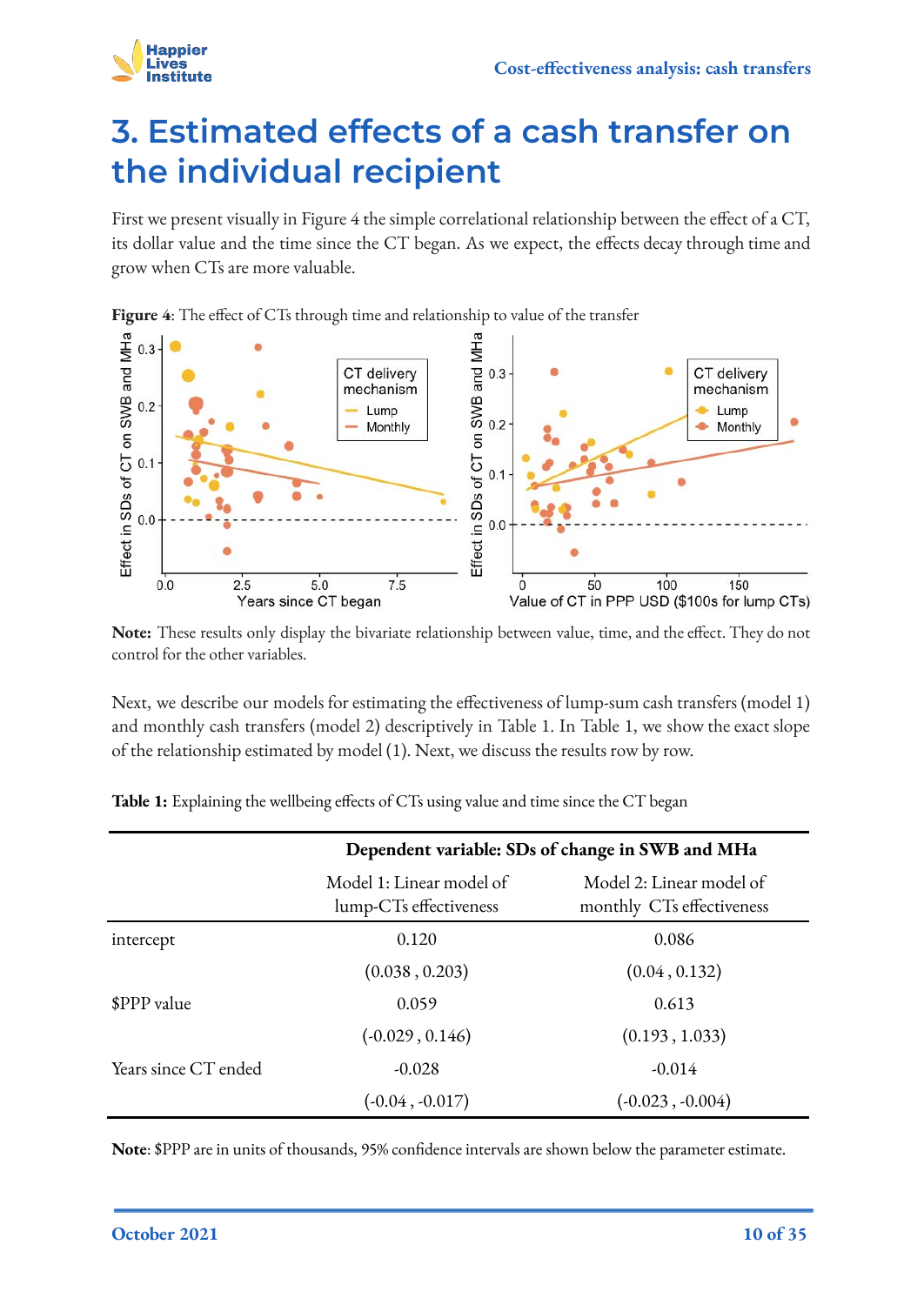

In Models 1 & 2 there is a positive, sizable, and statistically significant intercept. The intercept can be interpreted as the predicted effect of a cash transaction at the time of the first transfer for a cash transfer that has no monetary value or condition. This intercept taken literally implies that a \$0.01 lump-sum CT is about half as effective as a \$1,000 CT, and thus wildly more cost-effective. However, we do not think such an interpretation is warranted<sup>12</sup>. Our data does not include any CTs below 10% of recipients pre-transfer household income and the earliest follow-up occurs around a year after the CT began. That means our intercept is the result of an out-of-sample prediction produced by linear extrapolation, which is unreliable.

The next row of the table shows the expected impact of increasing CT size by \$1,000. For lump-sum CTs (model 1), a CT that's \$1,000 (PPP) larger can be expected to have an additional effect of 0.06 SDs of SWB and MH. For monthly CTs, an additional \$1,000 (PPP) every month is associated with a 0.6 SDs improvement in MH. Recall that the coefficients are not comparable because monthly and lump-CTs are in different units (\$total vs. \$per month).

Note that the relationship between money granted and SWB plausibly depends on the recipient's baseline income. We demonstrated in Figure 2 that the recipients of CTs we observe have low incomes, but there are a few samples that are relatively better off by \$500-\$1,000 a year. If we remove those richest samples (or simply control for baseline household income) it does not change the results much. We give more detail in a footnote<sup>13</sup>.

The third row of Table 1 gives the decay rate. After every year since the initial receipt of the cash transfer we can expect the benefit of lump-sum CTs to decay by -0.028  $SDs<sup>14</sup>$ , and monthly CTs to decay by -0.014  $SDs<sup>15</sup>$ . The models imply that monthly CTs decay more slowly than lump-sum CTs. This seems reasonable because recipients of monthly CTs are still receiving payments. We consider how monthly CTs decay after the transfers end in section 3.2.

#### <span id="page-10-0"></span>**3.1 Does it make a difference to the effect which outcomes we use?**

In our data we include information on whether an outcome was a measure of MHa (i.e., depression) or SWB (i.e., happiness, or life satisfaction). The effects appear larger when measured

<sup>&</sup>lt;sup>12</sup> We think that receipt of a government CT can be related to accessing other welfare services. This appeared to be the case in Ghana ([Handa et al., 2014](https://assets.publishing.service.gov.uk/media/57a089ad40f0b649740001f2/LEAP_Impact_Evaluation_FINAL2014march17.pdf)) and China ([Han & Gao, 2020](https://ideas.repec.org/a/spr/jhappi/v21y2020i5d10.1007_s10902-019-00157-z.html)).

<sup>&</sup>lt;sup>13</sup> Removing the samples with incomes of more than \$4,000 a does not change the total effect of lump-CTs but increases the total effect of monthly CTs by 0.05 SDs. Controlling for baseline income increases the total effect of both lump and monthly CTs by 0.07 SDs (see models 2 and 3 in Table A.2 and models 1 and 2 in Table A.3).

<sup>&</sup>lt;sup>14</sup> Observing the first panel of Figure 4, it seems like the decay rate of lump-CTs could depend on an unusually long follow-up [\(Blattman et al., 2020](https://www.aeaweb.org/articles?id=10.1257/aeri.20190224)). If we remove this study it leads to the decay rate decreasing from -0.28 to -0.26 and the total effect increases from 1.05 to 1.10.

<sup>&</sup>lt;sup>15</sup> In McGuire, Kaiser, and Bach-Mortensen [\(2020\)](https://www.happierlivesinstitute.org/cash-transfers.html), we did not find a similar magnitude difference in decay rates because we controlled for a large number of other variables when testing for a significant interaction, which makes a comparison between these results difficult.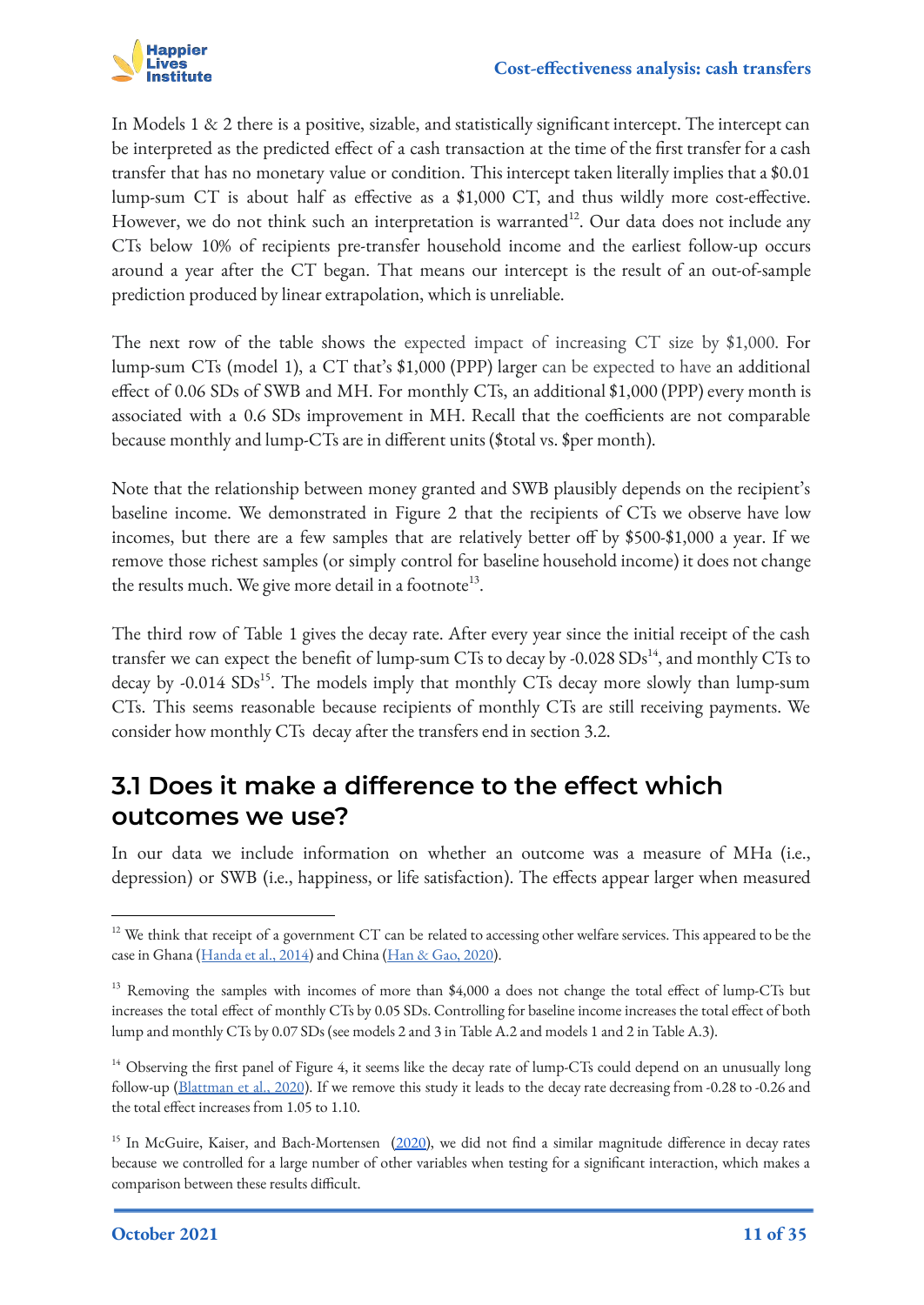

using measures of SWB (by 0.01 and 0.12 SDs-years for monthly and lump  $CTs)^{16}$ . But we keep the outcomes pooled and implicitly treat them as equally informative to maximize the data we can use. To see a full list of the measures of SWB and MHa included, see Table 1 of McGuire, Kaiser, and Bach-Mortensen ([2020\)](https://osf.io/preprints/socarxiv/ydr54/).

#### <span id="page-11-0"></span>**3.2 Calculating the total effects of CTs based on model results**

With the results presented in Table 1 we have everything we need to calculate the total effects lump-sum CTs have on their recipients' SWB and MHa. To calculate the total effects of monthly CTs requires that we impute how monthly CTs decay once the CT has finished. We assume that the benefit of monthly CTs will start to decay at the same rate as lump-sum CTs once they have ended<sup>17</sup>. Currently, we implement no discount rate for wellbeing gained in future years. We illustrate the total effect and decay of lump-sum CT and monthly CTs in Figure 5 below.

<sup>&</sup>lt;sup>16</sup> These absolute increases correspond to a 2% and 13% increase relative to if all outcomes were pooled, see model 4 in Table A.2 and model 3 in Table A.3. If we disaggregate further, we find that the total effects shrink for lump-CTs and grow for monthly CTs. The total effect on HP measures is 0.42 SDs (84%) higher for monthly CTs but lower by -0.66 (63%) for lump-CTs. For LS the differences are smaller: the effects are higher by 0.04 SDs (48%) in monthly CTs but lower by -0.09 SDs (8%) in lump CTs. We think this is probably due to noise because we do not have a reason to believe that the delivery mechanism should influence questionnaire response.

 $17$  We think this is reasonable because the decay rate for lump-sum CTs represents the best evidence for what happens to the effects of a CT after payments have ceased. But because we're uncertain about this point we apply a subjective 40% increase factor to the existing CI around the decay produced by the lump-sum CT model. We discuss in section 6.2 and Appendix C how sensitive the total effects are to this uncertainty. We find that they are not. Variation in the post-transfer decay rate of monthly CTs only explains 2% of the estimated uncertainty in the total effects of monthly CT<sub>s</sub>.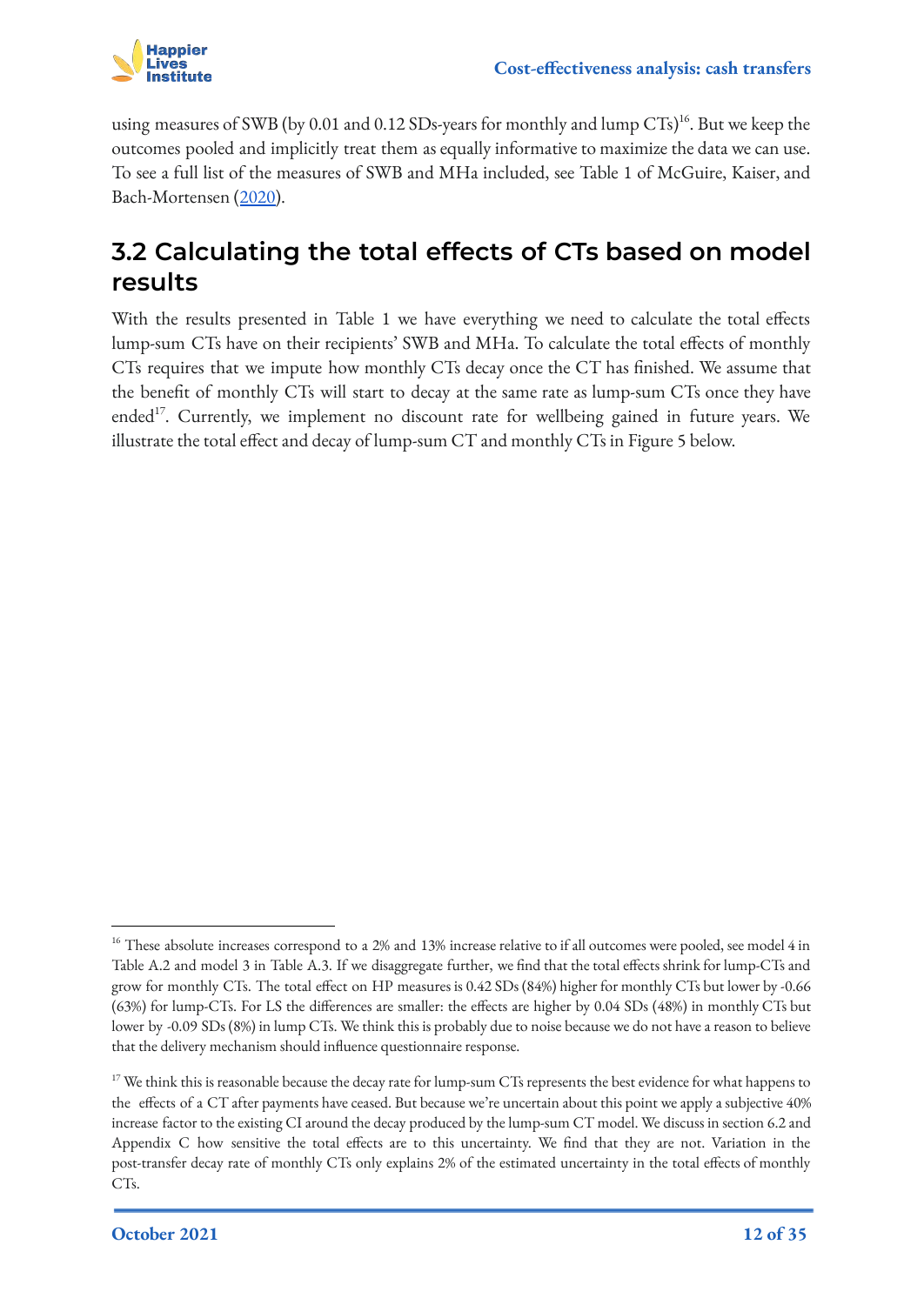



**Figure 5**: Effect of \$1,000 paid in lump-sum and monthly CTs through time

Years since CT began

**Note**: Assumes linear decay that stops at zero, where monthly CTs decay at the rate of lump-sum CTs after payments.

Finally, we can estimate the 95% confidence interval of the total effects by running a simple [Monte](https://en.wikipedia.org/wiki/Monte_Carlo_method) [Carlo](https://en.wikipedia.org/wiki/Monte_Carlo_method) simulation where each calculation is run 5,000 times. In this simulation, we assume each parameter $^{18}$  that we've discussed ( $d_{\mathit{0}}$ ,  $r$ ) is drawn from a normal distribution centered on its point estimate with its variance derived from the confidence intervals our regression models produce. That is, we convert the 95% CI's estimated from study-level data we've collected to the 5th and 95th percentiles of the simulated distribution. For example, the distribution for the annual linear decay rate for monthly CTs will have a mean of -0.014 and a normal distribution with its 5th and 95th percentile of -0.023 , -0.004 (these are the CI's given in model 2 in Table 1).

<sup>&</sup>lt;sup>18</sup> In addition to simulating the regression parameters, we assign a range of values to the payment size for monthly CTs. We do this only for monthly CTs because we are uncertain about their true value, however we know that GiveDirectly sends \$1000 CTs. For \$value of the monthly CTs, we allow the amount to vary symmetrically around the average CT size \$22.5 by ten dollars (the range most monthly transfers fall in) while fixing the total value of transfers sent at \$1,000. Recall that, for linear models,  $t_{end}$  is determined within the model. So the distribution of *tend* is simply a function of the decay rate and effect immediately after receipt.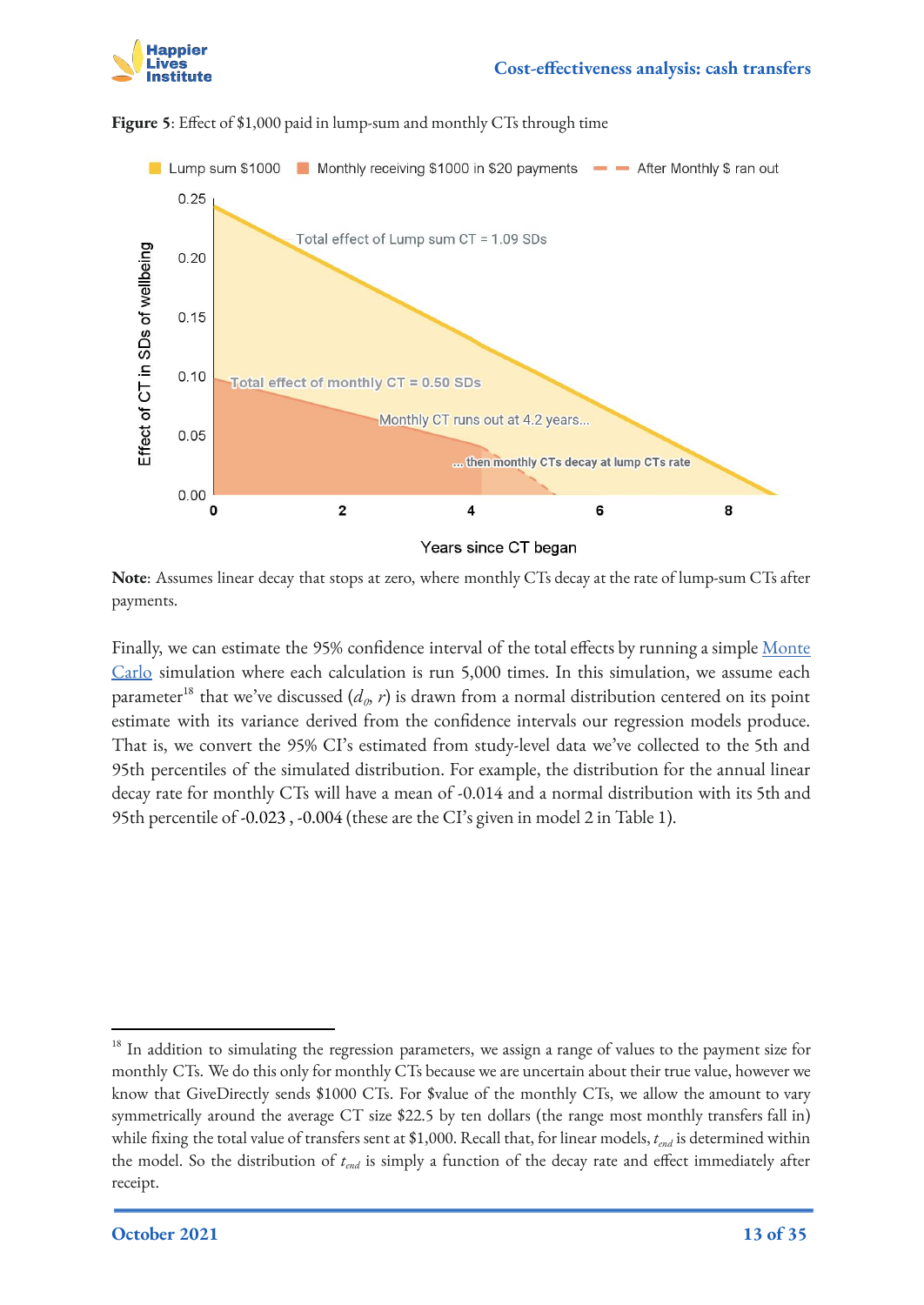

#### <span id="page-13-0"></span>**3.3 Example calculating the total effects using point estimates**

In this section we explain how we used the model results to calculate the effects of a lump-sum CT. We walk through the calculations for monthly CTs in Appendix B.

If we assume that the decay stops at zero, then the total effect of a CT is equal to the area of the triangle, or ½ *d<sup>0</sup>* \* *tend*, i.e. one half of the post-intervention effects multiplied by the duration that the effects last. Note that this is only applicable when assuming linear decay.

First, we calculate the effect of a \$1,000 CT in regular (not-PPP) USD predicted to occur at the time of receipt (*d0*). A \$1,000 CT is worth \$2,100 in terms of PPP for the average country in our sample. So the post-intervention effect is  $d_{0}$  = intercept + (0.06\* \$value in thousands) = 0.12 + (  $0.06 * 2.1 = 0.24$  SDs.

The time when the effect of the CT ends can be calculated by dividing the effect at the time of the receipt  $(d_o)$  by the decay rate *r*. Both of these are given in Table 1.  $t_{end} = |d_o / r| = |0.24 / -0.03| = 8.6$ years. So the total effect of a \$1,000 lump-sum CT is ½ \* 0.24 \* 8.6 = 1.05 SDs-years. Note that this result differs from the average estimated in the simulation (shown in Table 2 below). We explain why in a footnote<sup>19</sup>. The total effect of cash transfers on the recipient is summarized in Table 2 below.

**Table 2:** Total effect of CTs

|              | Total effect in SDs-years of SWB and<br>MHa per \$1,000 in CTs |
|--------------|----------------------------------------------------------------|
| Lump-sum CTs | 1.09<br>(0.329, 2.08)                                          |
| Monthly CTs  | 0.50<br>(0.216, 0.920)                                         |

**Note:** the 95% confidence interval is shown below the estimated effect.

Notably, the estimated total effect of a \$1,000 lump-sum CT is about twice as large as the effect of \$1,000 transferred in \$20 (\$10 to \$30) increments across 50 (33 to 100) months by (mostly) governments. The difference in total effects is 1.09 for lump-CTs compared to only 0.50 SDs-years increase in SWB and MHa for monthly CTs. This at first seems like a suspiciously large difference

 $^{19}$  An alternative and more compact way of expressing the total effect is to write it as  $d_o^2$ /-2r. From that expression we can see that the difference between our simulation and a calculation based on expected values is due to [Jensen's](https://en.wikipedia.org/wiki/Jensen) [inequality](https://en.wikipedia.org/wiki/Jensen). This is because E( $d_o^2$ /-2r), which is what estimate in our simulations, is not equal to E( $d_o$ )<sup>2</sup>/2E(-r)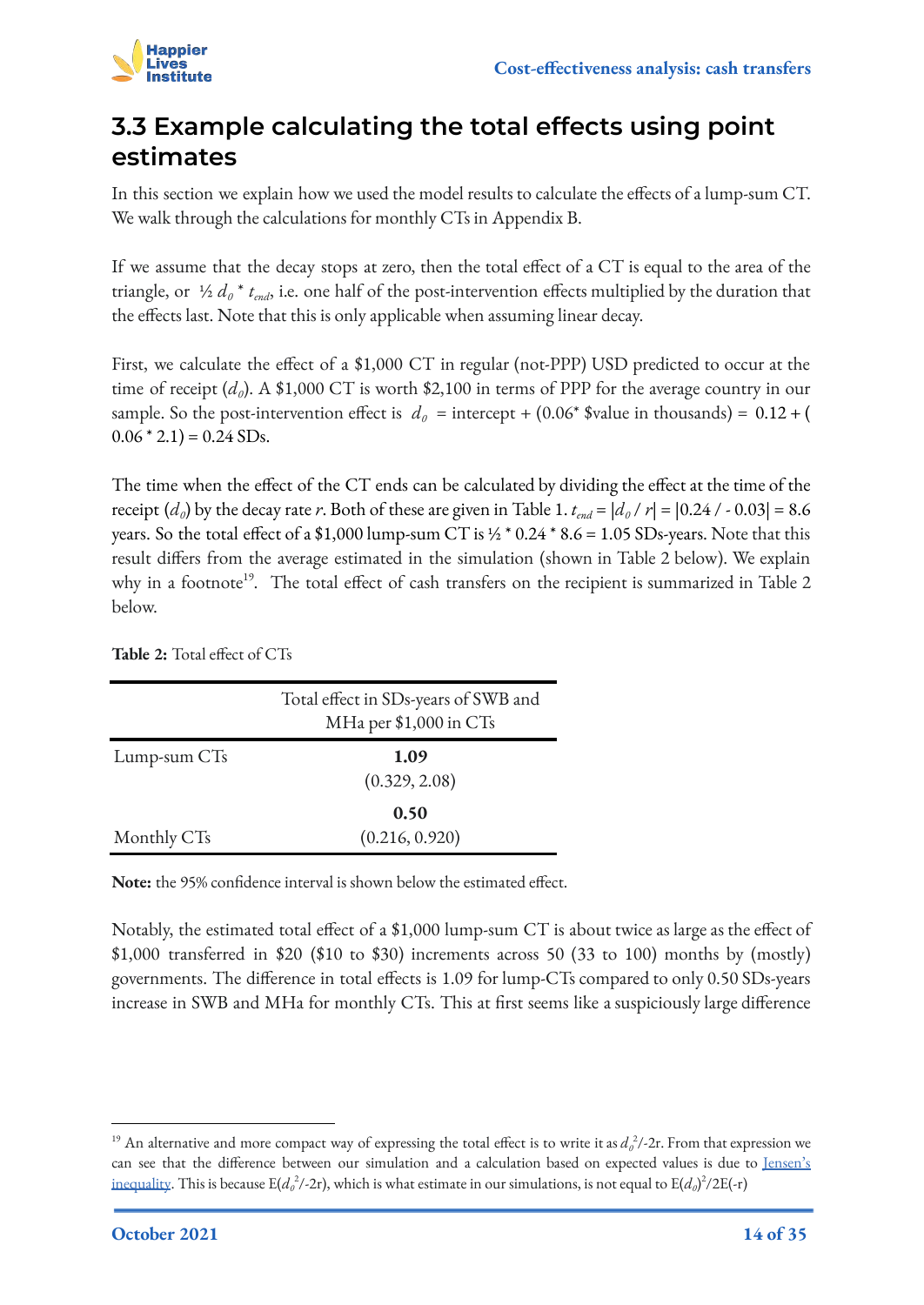

since we do not think *a priori* that giving people of similar means the same sum should have dramatically different effects $^{20}$ . We explain which variables are driving the difference in a footnote $^{21}$ .

There are a few possible explanations for the difference. One explanation is that lump-sum CTs can be invested more profitably, leading to higher total consumption and benefit. However, monthly CTs could lead to smoother consumption and that could benefit the recipient. Differences in household income may be another reason for the difference in predicted total effects between CT delivery mechanisms. Households in lump-sum CT studies have around 10% lower incomes and household sizes that are about one person larger.

The second explanation is that most lump-CTs are by academics or GiveDirectly. CTs are more reliable than Government CTs. Since the value of the CT that the recipient received was not recorded in most studies, we used the value a recipient was intended to receive. It seems plausible that there's more leakage in government CTs<sup>22</sup> than with GiveDirectly. One reason for the leakage is that many governments in LMICs suffer from corruption, while GiveDirectly is a [respected](https://www.givewell.org/charities/give-directly) [charity.](https://www.givewell.org/charities/give-directly) A second reason is that many government CTs require that an individual travel in person to a collection point while GiveDirectly CTs are transferred automatically using the mobile banking platform M-Pesa. GiveDirectly also provides cell phones and a bank account to recipients without  $it^{23}$ .

As we previously mentioned, we only have a small sub sample of studies we can use to separate the influence of payment mechanisms from the type of implementing organization. However, if we estimate the effect of deployment organization we find that GiveDirectly lump-CTs are estimated to have a lower but n.s. initial effect of -0.02 SDs (95% CI: -0.14, 0.11) compared to lump-CTs administered by academics or governments.

 $20$  In McGuire, Kaiser, and Bach-Mortensen ( $2020$ ) we do not find a statistically significant difference in the initial effects of monthly and lump CTs. The differences in the total effects do not appear significant here either, since the 95% confidence intervals overlap.

<sup>&</sup>lt;sup>21</sup> This difference is driven most by a difference in the intercept, followed by a difference in the effect of the CT value. The decay is slower in monthly than lump CTs so this does not explain lump-CTs advantage. Monthly CTs do have a shorter duration because duration is determined not by the decay rate, but by the decay rate of lump-CTs (for after the transfer ends) and the size of the monthly transfer e.g, a \$100 transfer would spend \$1000 in ten months. We explain the differences by seeing how much of the gap in effects closes when moving the point estimate of a monthly-CTs variable from its expected value to the upper bound of its estimated CI. If we assume the upper bound of the intercept, the gap closes 52%, for the transfer-period decay, 30%, for \$value, 17% and for the post transfer decay 8%.

 $22$  In general, if measurement error is larger for monthly CTs than for lump-sum CTs, then the effectiveness of monthly CTs will be underestimated relative to lump-sum CTs. This is because estimated coefficients on explanatory variables that are measured with greater error [are relatively more biased towards zero.](https://econ.lse.ac.uk/staff/spischke/ec524/Merr_new.pdf) This issue would be exacerbated if, as we're concerned, the measurement error overestimates the amount of money monthly-CT recipients receive.

 $^{23}$ Although they take the value of the phone out of the transfer, this could plausibly provide an additional benefit to the recipient. Haushofer & Shapiro [\(2016](https://academic.oup.com/qje/article-abstract/131/4/1973/2468874)) acknowledge that the treatment effect "is thus a combination of cash transfers and encouragement to register for M-Pesa.". It's unclear if their design or data collection permits them to estimate the effects of registering for M-Pesa on SWB. When we reviewed their data (it's [open access](https://dataverse.harvard.edu/dataset.xhtml?persistentId=doi:10.7910/DVN/M2GAZN)), it did not appear possible.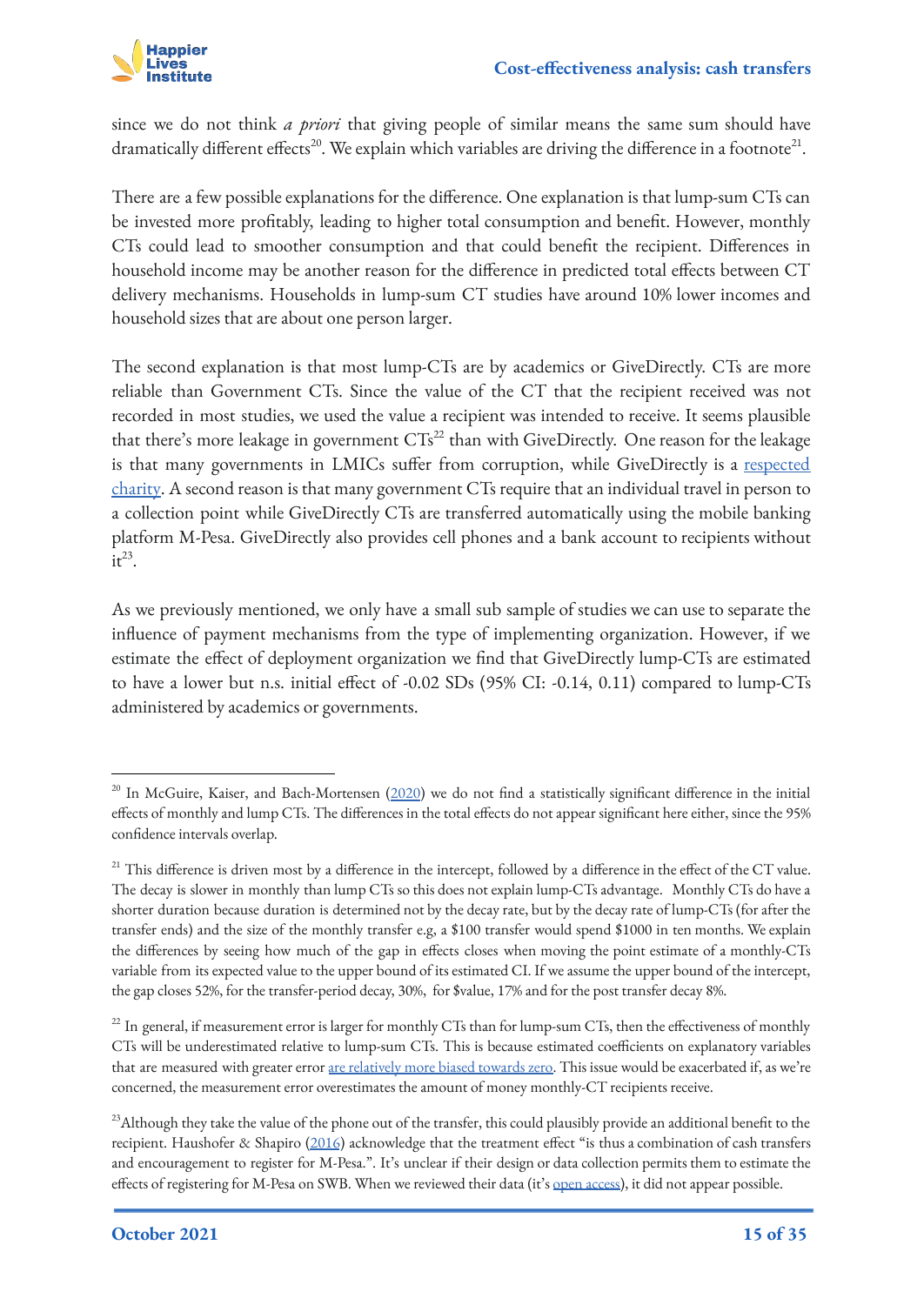

In the next section we discuss some ways that the total effects could be larger (or smaller) when we account for the effects CTs have on non-recipients: people who didn't receive a cash transfer.

### <span id="page-15-0"></span>**4. Spillovers: effects on recipients' household and community**

Our analysis doesn't include the effects of a CT on non-recipients. This is due to the limited evidence, but in principle these spillovers should be included. The recipient is plausibly not the only person impacted by a cash transfer. They can share it with their partner, children, friends or neighbours. Such sharing should benefit non-recipients' well-being. However, it's also possible that any benefit non-recipients receive could be offset by envy of their neighbour's good fortune. First, we discuss the evidence that finds positive intra-household spillovers. After that, we turn to community spillovers where we discuss the null results of a small meta-analysis of community wide spillover effects.

### <span id="page-15-1"></span>**4.1 Evidence of household spillovers**

We frame the direct evidence of a CT on recipients' household members in terms of the share of benefit the household member received compared to the recipient. We found four studies that measure the impact of a CT on both recipients and members of the recipients' household. In every study, the effects on other household members are all positive. In two studies, the benefits to the household member are smaller than the benefit of the direct recipient and in the other two studies they are larger<sup>24</sup>.

In Ohrnberger et al. [\(2020](https://link.springer.com/article/10.1186/s12889-020-08596-7)) the average benefit for MHa of the child support grant in South Africa for other household members was 63% that of the recipient. Baird et al. [\(2013](http://jhr.uwpress.org/content/48/2/370.short)) found that the spillover effect on the siblings' MHa of a young woman who received a CT was 40% as beneficial for MHa.

In Ozer et al. [\(2009](https://pubmed.ncbi.nlm.nih.gov/19336354/); [2011\)](https://www.ncbi.nlm.nih.gov/pmc/articles/PMC3235019/) the benefits to the child's MHa are 1.75 times the benefit to the mother. In Haushofer et al. ([2019\)](https://www.nber.org/papers/w25627) the benefit the recipient's partner receives is 1.48 times the benefit received by the recipient. A simple average of these results indicates that the expected effects of a CT on other household members that aren't the direct recipients are roughly equal to the benefits

<sup>&</sup>lt;sup>24</sup> Other studies may allow for the estimation of household effects from CTs, but we have not confirmed that their samples overlap. Kilburn et al. ([2018\)](https://scholar.google.com/scholar?hl=en&as_sdt=0%2C5&q=Kilburn+2018+cash+transfer&btnG=#:~:text=Paying%20for%20happiness%3A%20Experimental%20results%20from%20a%20large%20cash%20transfer%20program%20in%20Malawi), Molotsky & Handa ([2021\)](https://academic.oup.com/jae/article-abstract/30/3/207/6015888), and Angeles et al. [\(2019\)](https://www.sciencedirect.com/science/article/pii/S0277953619300310) all take their samples from the Malawi Social Cash Transfer. The first two deal primarily with adults while the third analyses the adolescent sample. Similarly for the Kenyan CT-OVC, Handa et al. ([2014\)](https://www.unicef-irc.org/publications/pdf/wp2014_02_ashu_martorano_fin.pdf) comes from an adult sample, while Kilburn et al. [\(2016](https://www.sciencedirect.com/science/article/pii/S1054139X15003791)) is based on an adolescent sample. These two pairs of adult and adolescent samples, since they are the children or wards of the adults, could be used to approximate household spillover effects if we were given more information. A further complication is that these sets of studies use different follow-ups across adult and adolescent samples. Ideally we would compare effects on adults and children at the same follow-up.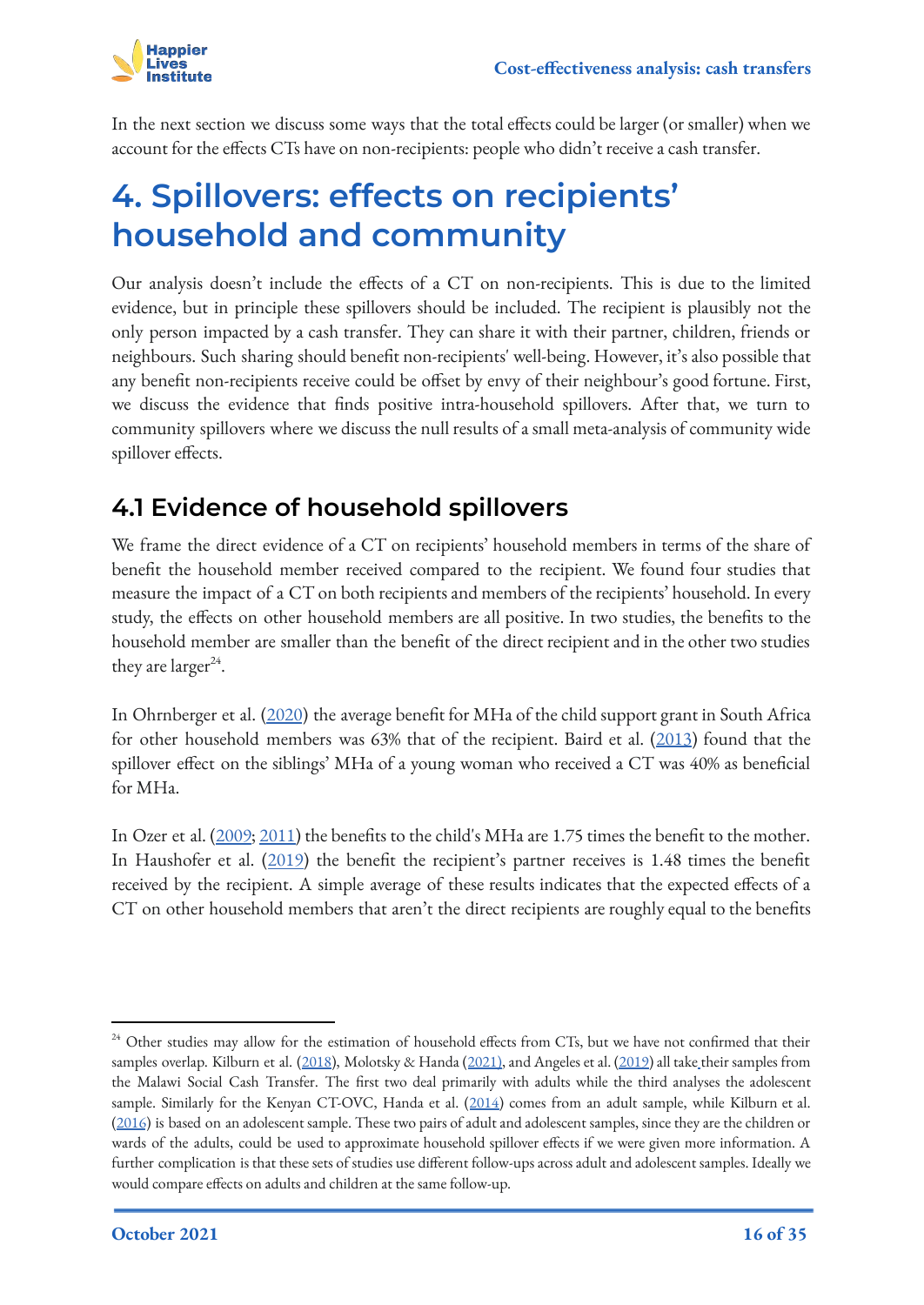

accrued to the recipient themselves (1.07x). If taken seriously, this could suggest that CTs are typically distributed equally within households $^{25}$ .

In addition to improving the lives of the CT recipients' households, CTs may extend the life of household members. There is some preliminary empirical evidence that suggests that parents are more likely to provide additional health interventions<sup>26</sup> to their children in response to receiving a CT.

We defer incorporating these household spillovers into the total effects of cash transfers. This means we are implicitly assuming that the spillover effects are proportional across interventions. That is, if the household benefits 50% as much as the recipient in one intervention, that's also the case in the other interventions. It's unclear how reasonable this assumption is. We will revisit this issue after we have reviewed the empirical evidence<sup>27</sup> on whether spillover effects appear differential across other interventions, such as psychotherapy.

#### <span id="page-16-0"></span>**4.2 Evidence of community spillovers**

In McGuire, Kaiser, and Bach-Mortensen [\(2020](https://www.happierlivesinstitute.org/cash-transfers.html)) we identified four CTs which assessed spillover effects on non-recipients of CTs (total sample size = 10,155). These studies assume that spillover effects are limited to the geographic proximity of the CT recipients. Under this assumption the authors estimated spillover effects by adding an additional control group that was in a village distant from the CT recipients and thus presumed to be free of any spillover effect. The within and across village spillover effects were then calculated by comparing the difference in SWB between non-recipients nearer and farther from the CT recipients.

Four CTs (total sample size = 7,501), assessed the within-village spillovers, and found that the effect was a decrease of -0.009 SDs of SWB per non-recipient (95% CI: -0.098, 0.081), at an average of 1.6 years after the CT began. Note that if the ratio of non-recipients to recipients is high enough, this effect could be large enough to reduce the effectiveness of CTs. It's unclear what this ratio of recipients to non-recipients would be on average for GiveDirectly villages or for government CTs.

<sup>&</sup>lt;sup>25</sup> If CTs have equally large effects on other household members then we can calculate the total effect of a CT on the recipient and their household by multiplying the total effect on the average recipient by the expected household size.

<sup>&</sup>lt;sup>26</sup> McIntosh and Zeitlin ( $2020$ ) found a GD lump-sum cash transfer of \$532 (that cost \$567 to deliver) reduced child mortality in the year after the CT by around 1 percent. If we assume their findings generalize, then for every \$1,000 spent on GD CTs, there are 0.018 lives saved. This could entail a large additional benefit depending on one's view of the badness of death [\(HLI, 2020\)](https://www.happierlivesinstitute.org/moral-weights.html). For instance, if we held the same assumptions as we do in our report on moral weights, this would imply 1.3 (95% CIL: 0.11 to 2.2) additional SDs of well-being gained from CTs for someone with a complete belief in deprivationism. In at least one study, a UCT paired with health education led to an increase in the likelihood the child was vaccinated for tetanus and given preventative treatment against malaria outcome [\(Briaux et al.](https://journals.plos.org/plosmedicine/article?id=10.1371/journal.pmed.1003388) [2020](https://journals.plos.org/plosmedicine/article?id=10.1371/journal.pmed.1003388)).

<sup>&</sup>lt;sup>27</sup> Gathering more evidence on how interventions trigger the provision of further interventions warrants its own research project.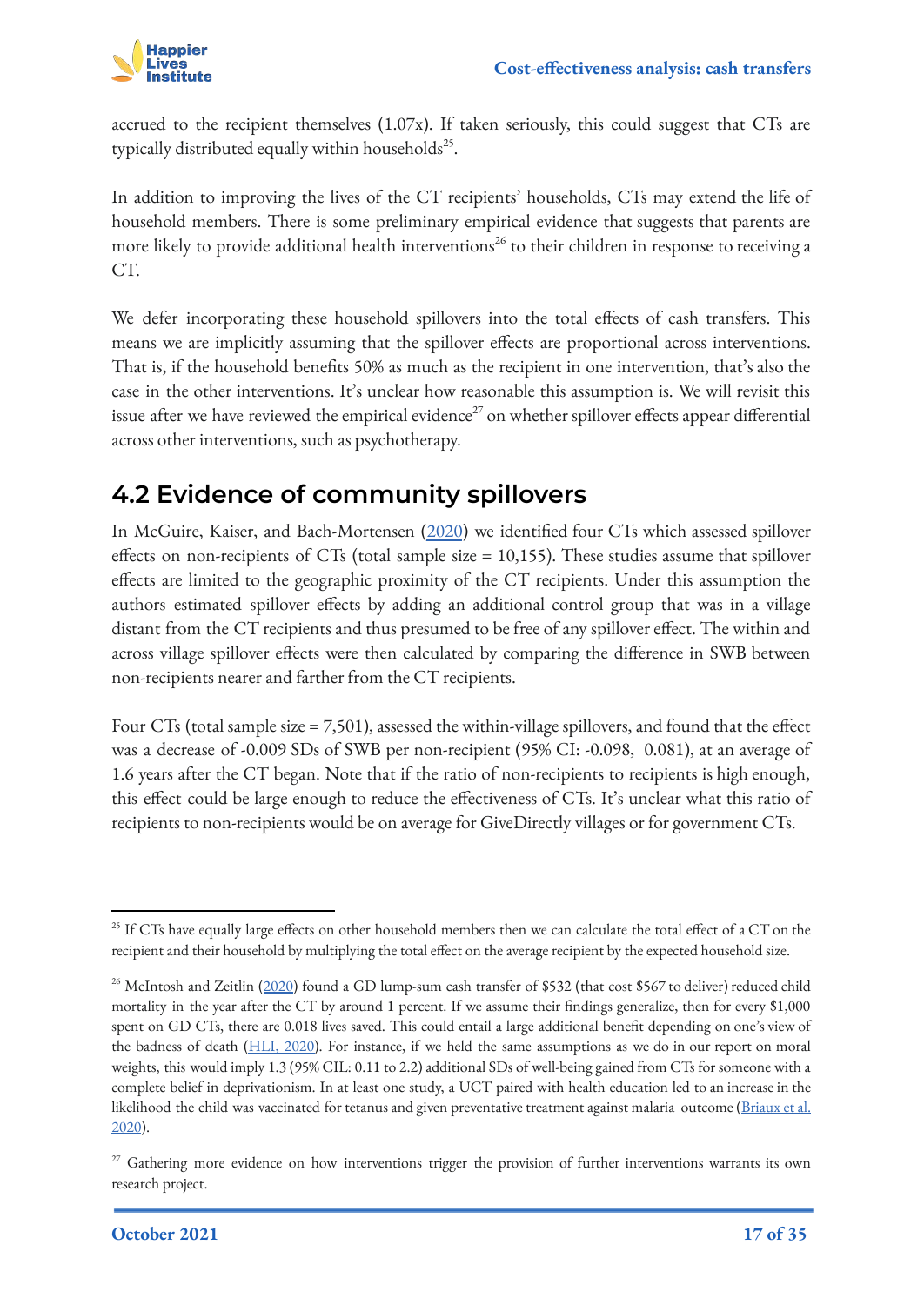

One CT study [\(Egger et al., 2020](https://www.nber.org/papers/w26600)) also included across-village spillover effects and found that the average across village spillover effect caused a 0.07 (95% CI: -0.004, 0.15) increase in SWB and MHa. We therefore do not interpret the evidence as suggesting that there are significant within or across village spillover effects. The magnitude of community spillover effects will depend on the ratio of recipients to within and across village non-recipients who experience the spillover effects. We are currently unsure about the value of this ratio in practice.

We do not include these spillover effects in the main analysis because the evidence is slim but the effects on other household members could influence the relative effectiveness of interventions. We discuss this further in a footnote<sup>28</sup>.

### <span id="page-17-0"></span>**5. What is the cost of delivering \$1,000 worth of cash transfers?**

We define cost to be the average cost the organization incurs when deploying an intervention. This is calculated by dividing the total expenses an organization incurred delivering an intervention by the number of interventions they delivered.

We extracted <u>[cost data](https://docs.google.com/spreadsheets/d/1SMsCpBxDynX1XxL3uamLtMTQMGUoBH2hdhUsLnKuwe4/edit#gid=2028041630)</u> from 29 cash transfers, 16 were delivered by NGOs, 10 by governments, and 3 that were unique to the academic studies they took place in. Most of these figures come from CTs outside of our sample as only four studies in our sample included information on operational costs. Since the cost of a cash transfer is contingent on the value of the cash that's transferred, we standardized organizational expenses as "share of the transfer size".

For monthly CTs we estimate that it costs a total of \$1.27 to send a dollar. This additional cost beyond the transfer size ranges from 4% to 84% in our sample of monthly CTs. To put it another way, it costs between \$1.04 and \$1.84 to send a dollar. A histogram representing the distribution of operational costs can be viewed in Figure 6.

<sup>&</sup>lt;sup>28</sup> In a simulation [\(using Guesstimate](https://www.getguesstimate.com/models/19212)), we performed a 'back of the envelope' calculation where we made the following assumptions: 1) the ratio of benefits to the household relative to the impact to the direct recipient were between of 50% and 150% (95% percentiles of a normal distribution), and 2) the non-recipient household size was 3.7. Under these assumptions, including the household effect would increase the total effect substantially to 4.1 SDs (95% CI: 1.1 to 8.7). To estimate the impact of community spillovers we assumed 3) there were between 1 and 10 non-recipients in the community for every direct recipient, and 4) that the spillover effects lasted between 1 and 6 years. Given these assumptions, the negative community spillover effect would not decrease the total effect by much (-0.10 SDs, 95% CI: -0.8, 0.27).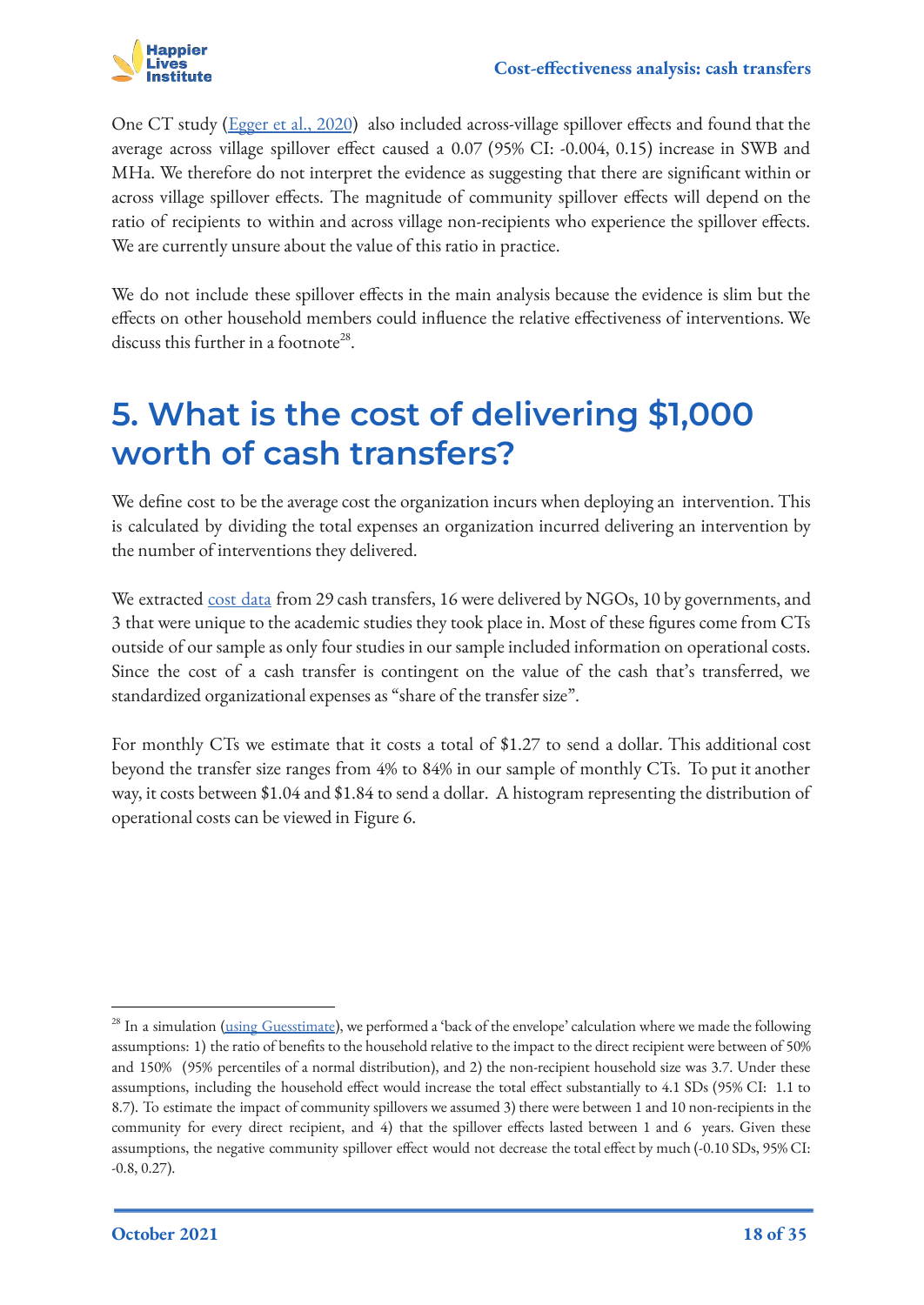

**Figure 6**: CT total costs as share of transfer size



To retrieve the non-transfer cost of delivering a lump-sum CT we used cost data from GiveDirectly. GiveDirectly provides financial reports going back to 2012, the year it began operations. Its costs remain very consistent over time and scale as can be seen in Figure 7.



**Figure 7:** GiveDirectly average total cost per \$1,000 transfer from 2012 to 2019

**Note:** This data was drawn from GiveDirectly's public financial statements.

We estimate that the non-transfer cost of GiveDirectly CTs is lower than for monthly CTs (18.5% versus 27.73%). This isn't surprising for a few reasons. First, GiveDirectly uses mobile banking. Many government and NGO monthly CTs do not. Second, monthly CTs by definition require multiple transactions which will lead to transaction fees constituting a larger share of the cost.

|  | Table 3: Average non-transfer cost as share of transfer size |  |  |
|--|--------------------------------------------------------------|--|--|
|  |                                                              |  |  |

|                             | Average cost as % of |              |                   |
|-----------------------------|----------------------|--------------|-------------------|
| Type of CT                  | transfer size        | (SD of cost) | Source            |
| Monthly CTs                 | 27.73%               | 0.196        | 29 <sub>crs</sub> |
| GiveDirectly (lump-sum) CTs | 18.52%               | 0.134        | 8 years of data   |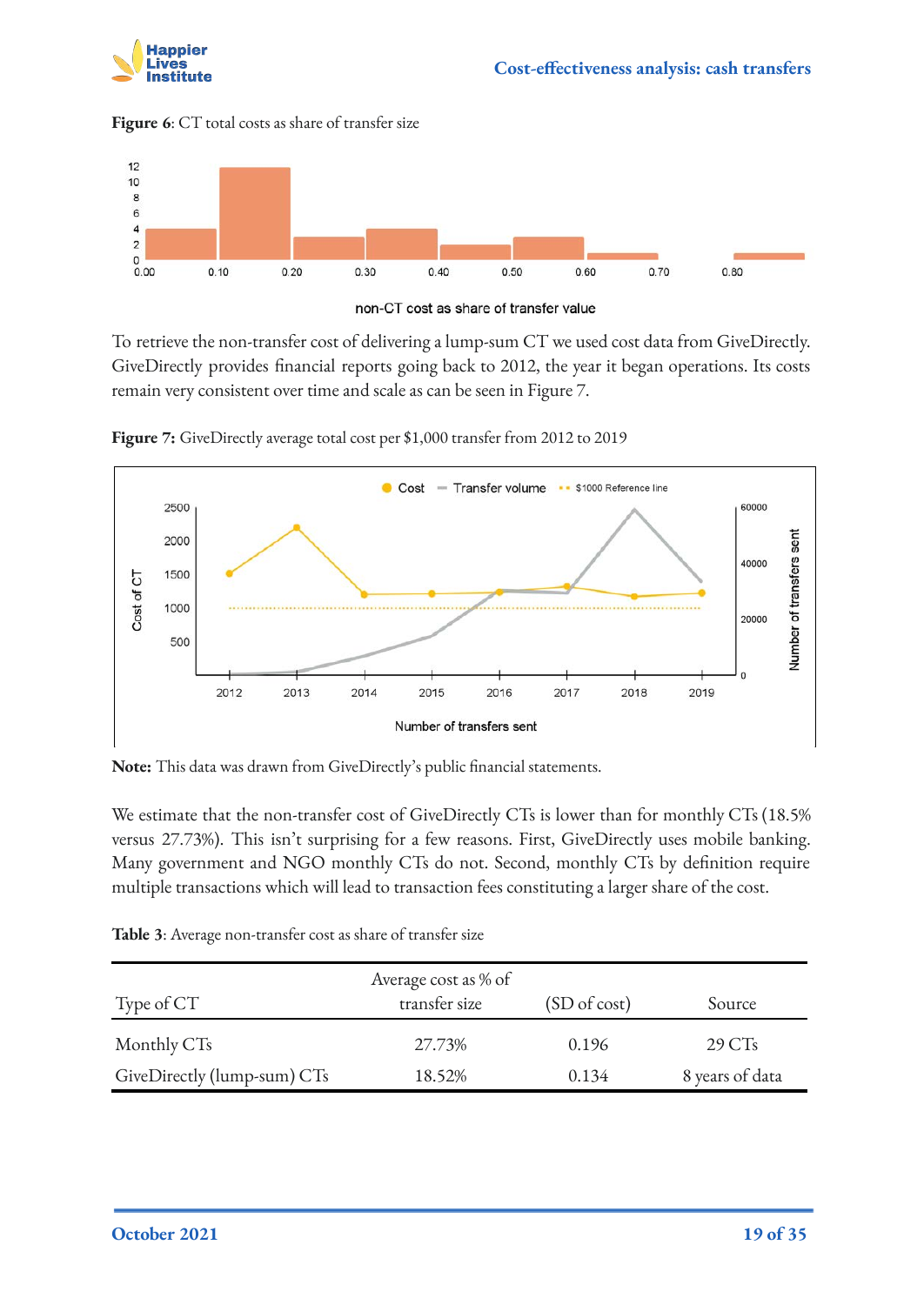

### <span id="page-19-0"></span>**6. Cost-effectiveness of \$1,000 spent on cash transfers**

#### <span id="page-19-1"></span>**6.1 Cost-effectiveness of existing interventions**

Now that we've calculated the total effect and total cost of a cash transfer, we can put it into our standard units of how many SDs of well-being that can be bought with \$1,000. This is simply the effect divided by the cost (which gives the benefit per dollar) multiplied by \$1,000<sup>29</sup>. We present the estimated cost-effectiveness of CTs in Table 4, alongside the per-person effects and per-transfer costs.

To get the estimate and its confidence intervals we ran Monte Carlo simulations in R where we assumed each parameter was independent of one another<sup>30</sup> and drawn from a normal distribution. For the effects parameters we assumed that the mean was equivalent to the point estimate of the coefficient and the standard deviation would be equivalent to the standard error of the estimated coefficient. For the distribution of the cost, we assumed it took the mean and the SD of the cost data. This cost-effectiveness analysis is for the transfer values we expect to be used in CTs, so we think it worth considering: is \$1,000 the most cost-effective amount to send in a lump-sum? We discuss some reasons for thinking that a smaller value could be more cost-effective in Appendix D.

|              | Cost to deliver    | Effect in SDs of well-being | SDs in well-being per |
|--------------|--------------------|-----------------------------|-----------------------|
|              | $$1,000$ in CTs    | per \$1,000 in CTs          | \$1,000 spent on CTs  |
| Lump-sum CTs | \$1,185.16         | 1.09                        | 0.916                 |
|              | (\$1,098, \$1,261) | (0.329, 2.08)               | (0.278, 1.77)         |
| Monthly CTs  | \$1,277.29         | 0.50                        | 0.396                 |
|              | (\$1,109, \$1,440) | (0.216, 0.920)              | (0.165, 0.754)        |

**Table 4:** Estimated cost-effectiveness of lump-sum CTs and monthly CTs

**Note:** Below the estimate is its 95% confidence interval. The CI's were calculated by inputting the regression and cost results into a Monte Carlo simulation.

<sup>&</sup>lt;sup>29</sup> We multiply by \$1000 because we've found this produces easily readable units.

<sup>&</sup>lt;sup>30</sup> This includes independence between operational costs and CT effectiveness, which is plausibly related. To elaborate on the calculation, we present the R code, edited to be more legible. The following variables have simulated normal distributions: Total\_effect = integral(intercept + size\_effect + decay\_rate\*t), 0, duration)) ; cost = (1000 \* (1 + cost\_as\_percent\_of\_transfer)). Then I calculate cost-effectiveness = totalEffect / cost. While this is the biased estimator, it only underestimates the unbiased estimate of the ratio (mean(totalEffect) / mean(cost)), by 0.7%.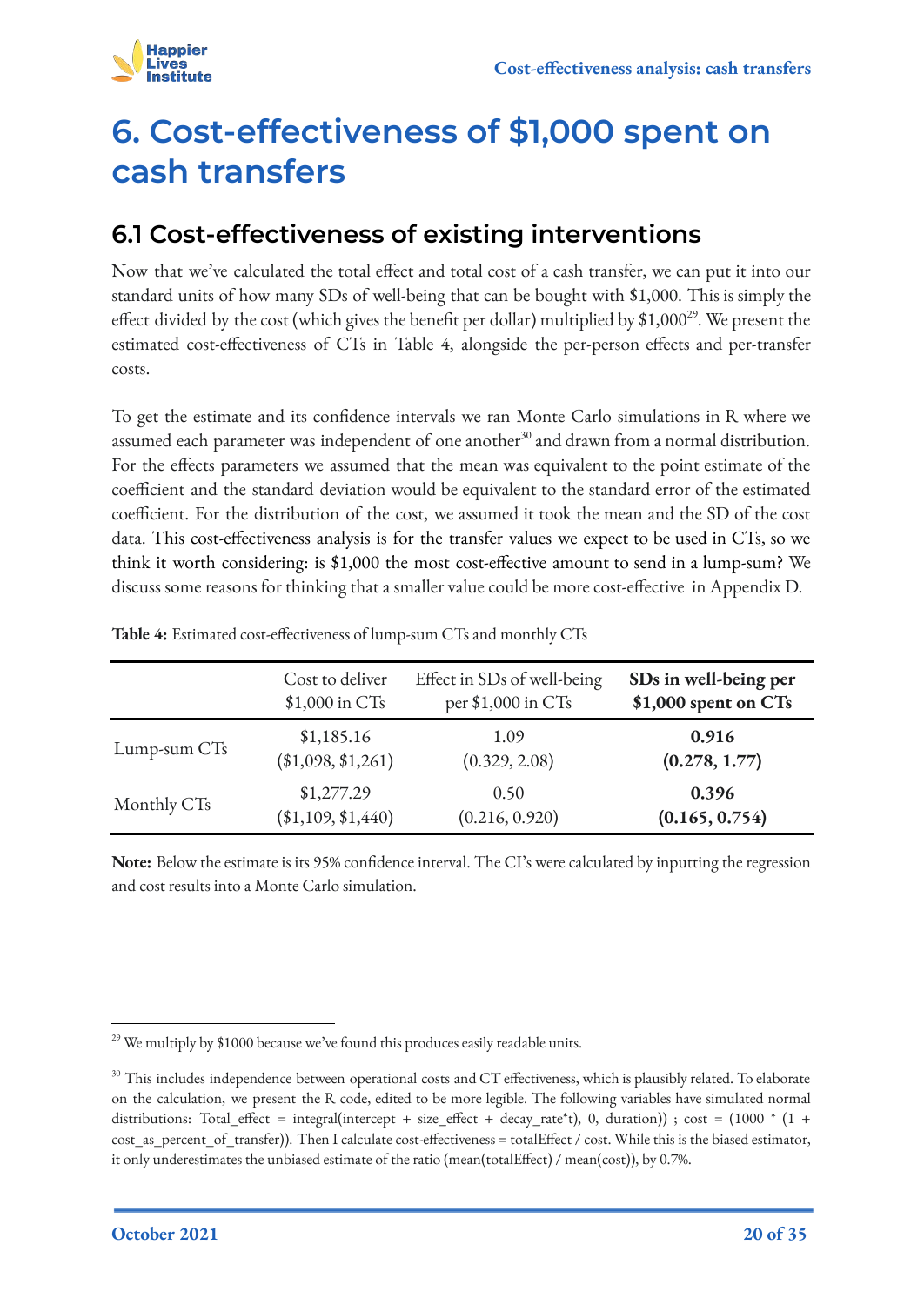

#### <span id="page-20-0"></span>**6.2 Is our analysis sensitive to the parameters we assume a value for but do not directly estimate?**

Recall that there are two values in our CEA we explicitly assume and do not directly estimate. The first is the value of a monthly CT, which we let vary around the average quantity, between \$10 and \$30 dollars. Recall also that we fix the total value of monthly CTs at \$1000. The second is the post transfer decay rate for monthly CTs, which we assume decays at the rate of lump-sum CTs. We estimate this value using the coefficient and its standard error given in Table 1, model (1).

The final cost-effectiveness of monthly CTs does not depend on the value of the CT for monthly CTs and the post transfer decay rate explains less than one percent of the variation in our results  $(R^2 = 0.04\%, 0.8\%).$ 

Since the sensitivity of our results to the other parameters is a function of their estimated variance and point estimates (given in Tables 1 & 2), we leave their discussion to Appendix C. There we also elaborate on our method for performing the sensitivity analysis.

#### <span id="page-20-1"></span>**6.3 Comparison of cash transfers to other interventions**

Since we treat cash transfers as our benchmark intervention we make no detailed comparison to other interventions in this report. However, we do compare other interventions to CTs at the end of our other intervention reports. For example, you can view the comparison between GiveDirectly, monthly CTs, and delivered psychotherapy [here.](https://www.happierlivesinstitute.org/psychotherapy-cea.html)

The results of both of these comparisons are summarized in Figure 8 below. In this figure we display the uncertainty around our estimates of the average total effects and the average total costs. Each point is a single run of the simulation for the intervention. Lines with a steeper slope reflect a higher cost-effectiveness in terms of depression or distress reduction. The bold lines reflect the interventions cost-effectiveness and the grey lines are for reference. Our estimates for psychotherapy in general and psychotherapy delivered by StrongMinds in particular are more uncertain than CTs, but we estimate that they are more cost effective at improving affective mental health (we have little evidence of psychotherapy's impact on SWB).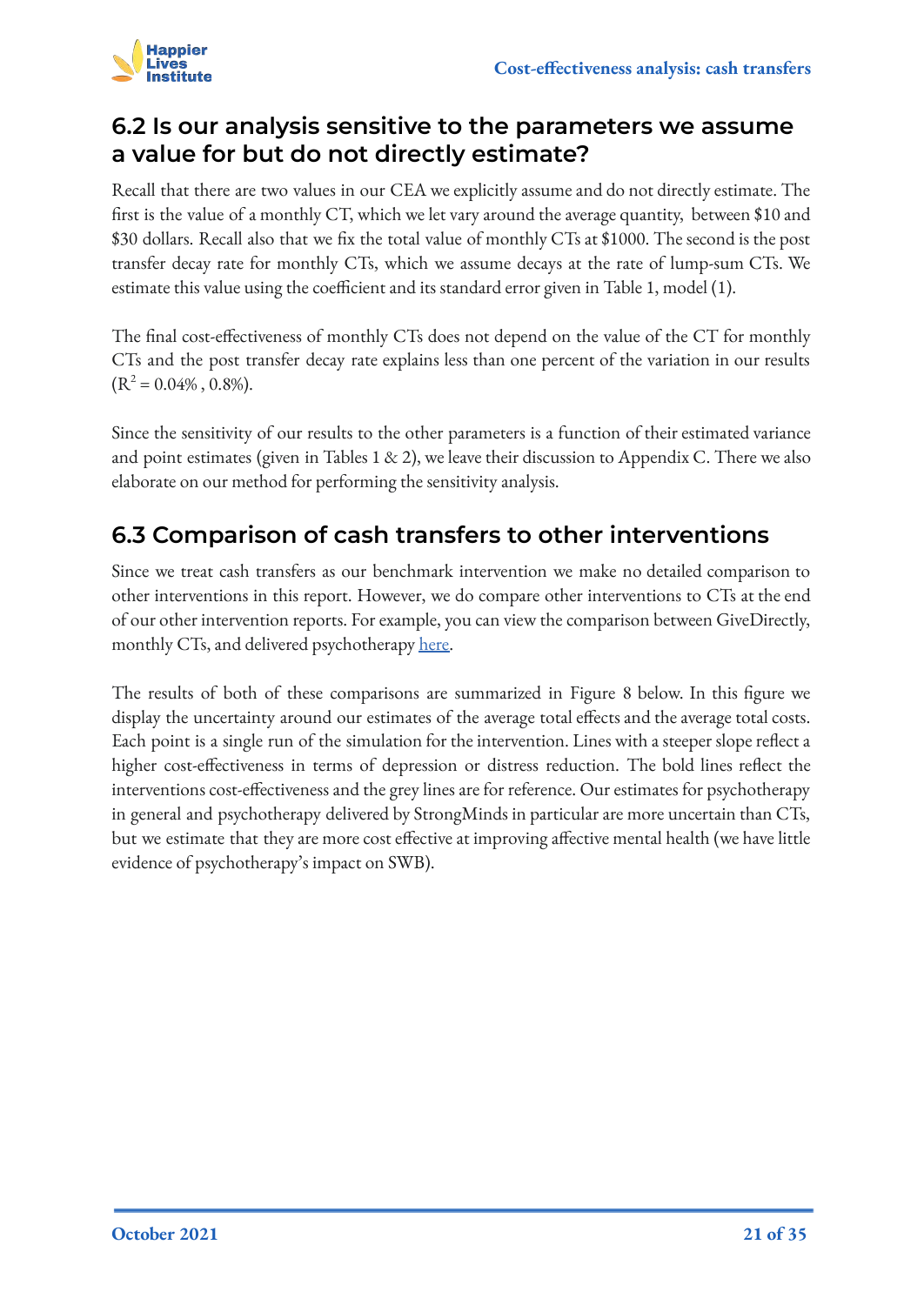



**Figure 8**: Cost-effectiveness of cash transfers compared to psychotherapy

**Note:** Each point is an estimate given by a single run of a Monte Carlo simulation. Lines with a steeper slope reflect a higher cost-effectiveness in terms of depression or distress reduction.

### <span id="page-21-0"></span>**7. Discussion & conclusion**

We've excluded the spillover effects of CTs from our main analysis. We do this because household spillovers seem important, but highly uncertain. Importantly household spillover effects in terms of SWB or MHa information are sparse or missing entirely for other interventions we've considered. This means our comparison would be heavily influenced by a speculative parameter. This seems like reason enough to defer including spillovers until we have reasonable estimates not only for CTs but *across* interventions. We also think that the possibility that CTs extend the life of the recipients' children is worth investigating.

At present we do not understand the mechanisms through which CTs improve the lives of their recipients. This limits the generalizability of this analysis to estimate the effects of income gains through other means.

For instance, we have little evidence regarding how the benefit of a CT depends on relative versus absolute gains. By relative we mean relative to peers versus an absolute improvement in material circumstances or an improvement relative to previous conditions. In other words, is the benefit due to recipients making beneficial comparisons to those who didn't receive a CT or is it because of absolute change in the recipients living standards as a result of higher consumption? If the channel for CTs to improve SWB and MHa primarily runs through social comparison, then that would suggest that the effects would be smaller for an intervention that increases everyone's income in an area.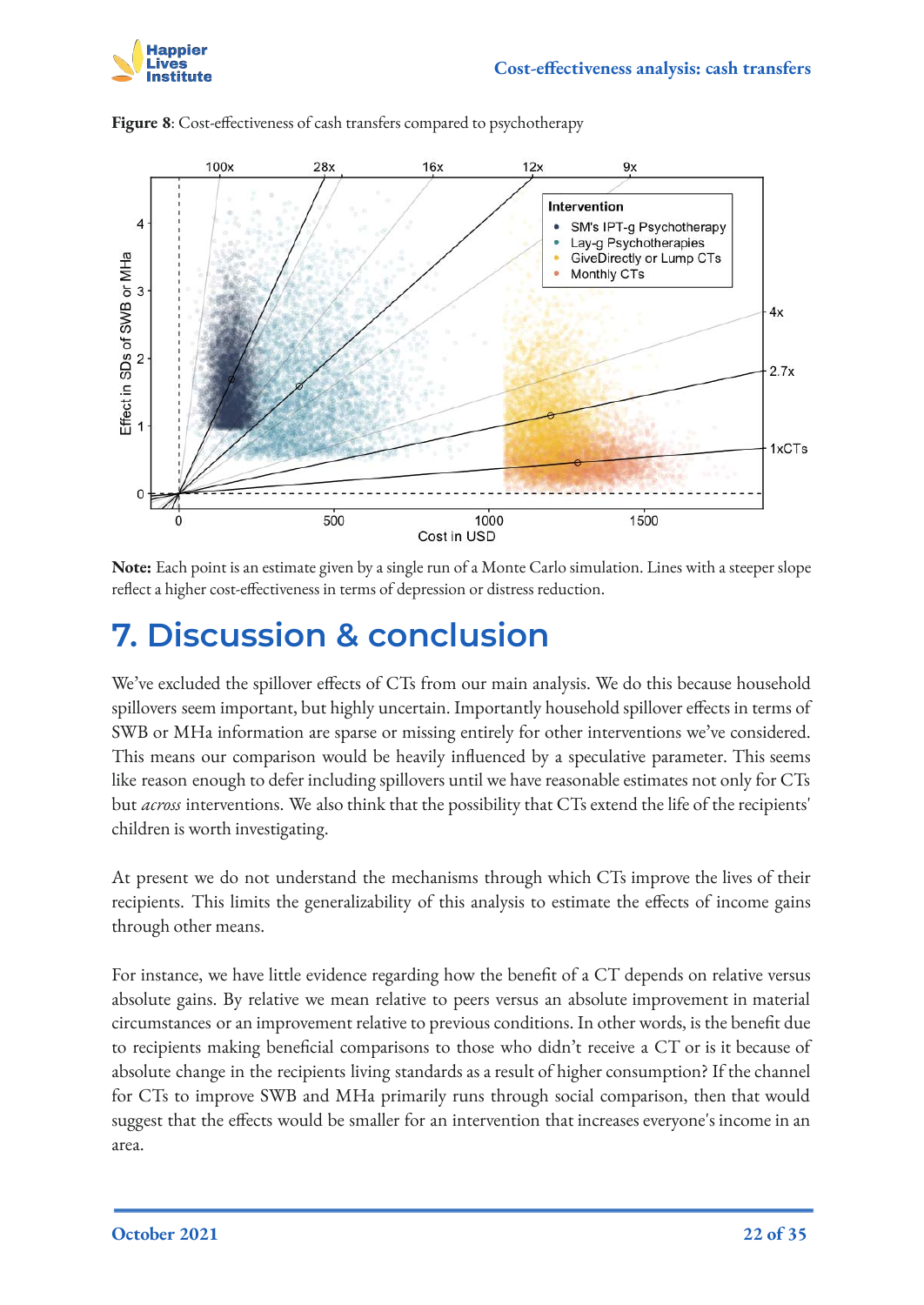

#### <span id="page-22-0"></span>**7.1 Conclusion**

In this analysis we calculated the cost-effectiveness of GiveDirectly or a government transfering \$1000 to a recipient in a LMIC using SWB and MHa. We find that GiveDirectly CTs appear around three times  $(-2.7x)$  as cost-effective than government CTs. This is almost entirely  $(94%)$ because we estimate lump-CTs to be more effective. The rest of the difference is due to GiveDirectly having lower operating costs. This cost-effectiveness will act as a benchmark to compare other interventions to.

#### <span id="page-22-1"></span>**7.2 Further research questions related to cash transfers**

Through the course of this project we arrived at some research questions related to cash transfers we did not have the time to answer. In Appendix F we rank them in order of perceived importance, state the question and explain how we would answer it if we had time.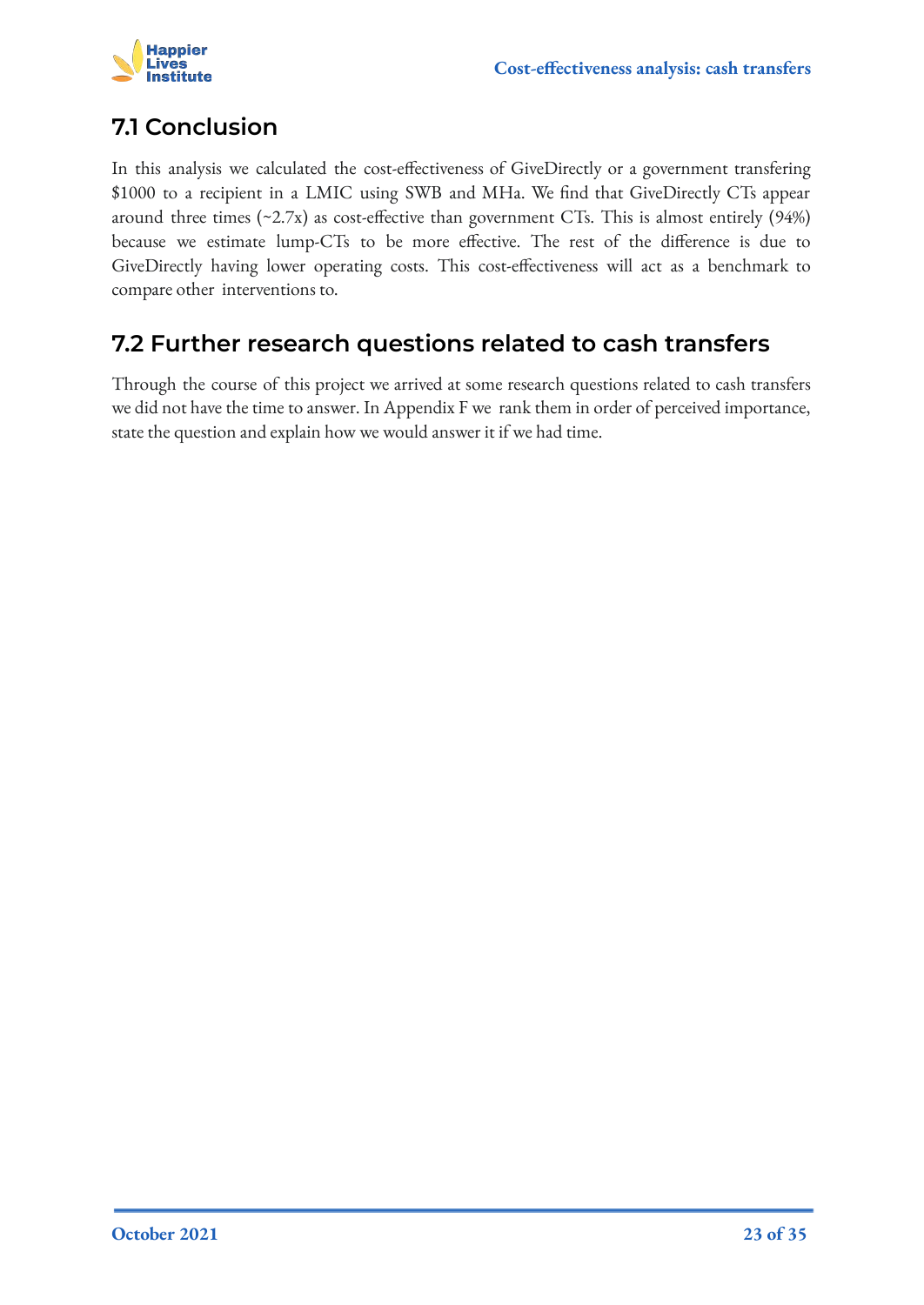

### <span id="page-23-0"></span>**Appendix A: Other models to explain the impact of cash transfers on SWB**

Aside from a simple linear model, we also considered 1) a linear model without an intercept, models that assumed 2) a quadratic or 3) logarithmic relationship between SWB-\$value and 4) a model that assumed that the benefits decay exponentially.

We chose to use a linear model that includes an intercept because it was the best fit for the data, and when the sample size is small we prefer a simpler model. However, an intercept, if large, has odd implications since it implies there would be a positive effect for giving someone a trivially small amount of money. We also think it is plausible that the SWB-\$value is non-linear or that the effect decays exponentially through time, which is the best fit for the data in [the case for psychotherapy.](https://www.happierlivesinstitute.org/psychotherapy-cea.html) There are issues with using each of these models.

1) Forcing a linear regression to go through the intercept will bias its coefficients. For example, when we specify a no-intercept model, the model for monthly CTs flips its sign. The interpretation changes from estimating that the effects decay through time to growing through time while the transfers are ongoing. We still assume that the effects will decay once the transfers end, so the effects are not infinite. If we used a no-intercept model it would estimate the effects of CTs were 12% larger than the linear model (56% larger for lump-sum CTs and 33% lower for monthly CTs). See model 8 in Table A.5 and model 7 in Table A.6

2) We consider a model with a quadratic term for \$value. An additional reason why we were hesitant to use this model, beyond not fitting the data as well as the linear model, was parsimony. We are concerned that fitting a more flexible model will overfit on the data when we would like to make more general predictions when possible. If we do implement a quadratic model, we find that it predicts a negative (but n.s.) quadratic term (implying a concave relationship) for lump-sum CTs and a positive (but n.s.) quadratic term (implying a convex relationship) for monthly CTs. The estimated total effects are lower in both cases (0.85 for lump CTs and 0.38 SD-years for monthly CTs). See model 11 Table A.5 and model 10 Table A.6

3) We also consider a model with \$value log-transformed. This is the conventional relationship assumed between money and wellbeing in economics. In a  $y = \beta^* \log(x)$  model, the  $\beta$  coefficients can, for small changes in x, be interpreted as "percent change in x has an expected effect of β on y". We can predict what the effect of a \$1000 CT is using this model, i.e.,  $y = \beta^* \log(1000)$ . A model with a log(\$value) predicts substantially smaller effects than the linear model (0.63 for lump-CTs and 0.12 SD-years for monthly CTs). See model 9 in Table A.5 and model 8 in Table A.6

4) An issue with specifying that the effects of CTs decay exponentially is that we cannot do this while keeping \$value as a variable that has, in our view, a sensible interpretation. Stipulating that the effects decay exponentially also means we must assume that the wellbeing-money relationship is a convex relationship (i.e. increasing at an increasing rate). This relationship is the opposite of the concave relationship commonly assumed between money and happiness.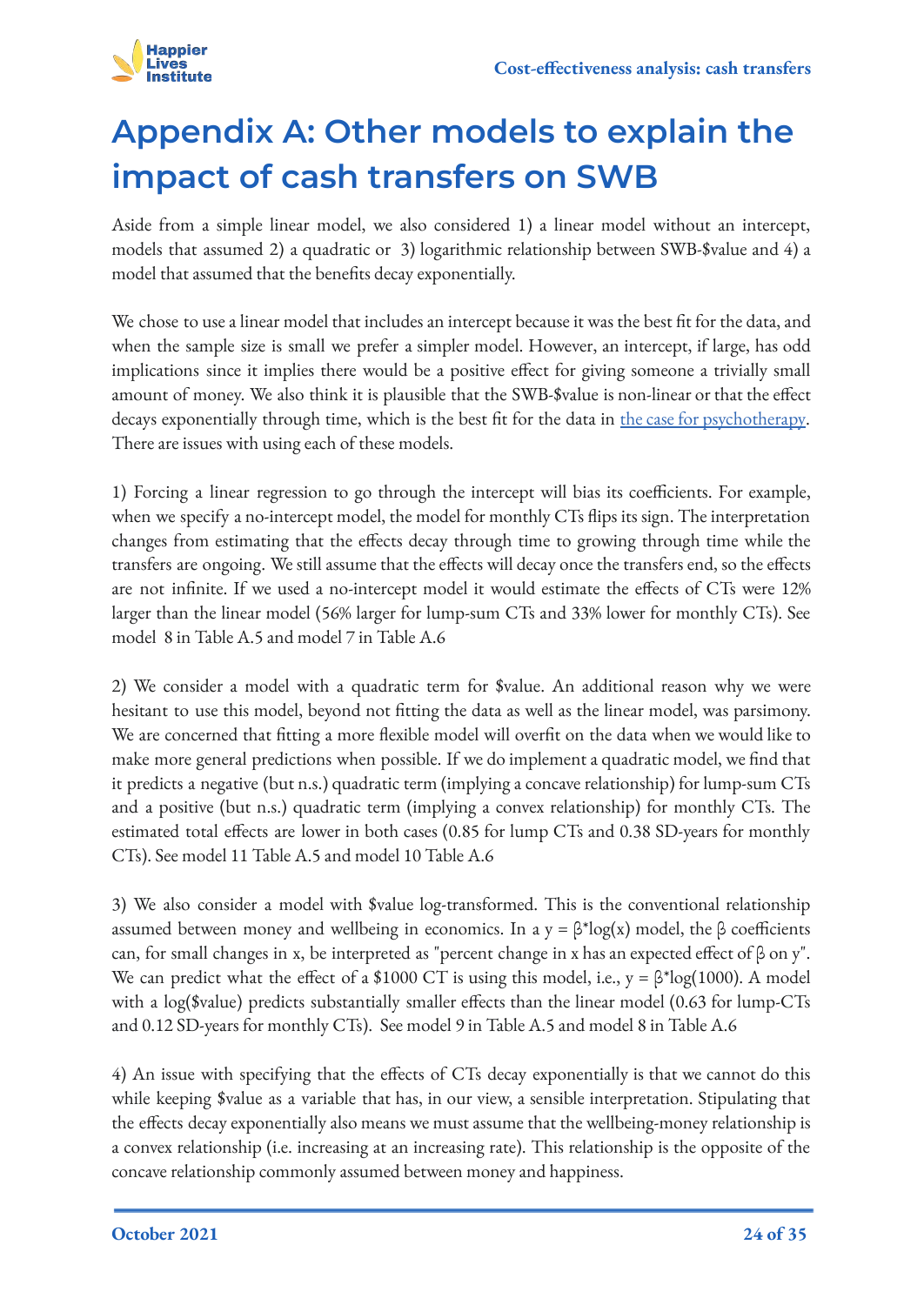

While it may appear that if we log transform \$value, this could return the \$value to a linear relationship with wellbeing. This is not the case, because:

 $e^{\beta_1^{*} log(\text{\$value})} = e^{\log(\text{\$value}^{\beta_1})} = \text{\$value}^{\beta_1}$  and not  $\text{\$value} * \beta_1$ .

This means that the log transformation does not return the desired concave or linear relationship. The relationship remains convex. However, if we take the double-log of CT-value, the value term becomes,  $log(\texttt{\$value})^{\beta_1}$  , which is concave.

If we use the exponential model  $exp(SWB) \sim$  \$value + time it returns what appear to be implausibly high estimates of the initial effect (~3 SDs) and of the total effect of CTs (between 47-64 SD-years) because of the exponential relationship between CT \$value and SWB.

However, if we took the double log of CT-value in an exponential model it would return more plausible values for the initial effects (0.2 - 0.55 SDs). But the total effects of CTs would still be much higher than the linear model predicts (5x larger for lump-sum CTs and 7x larger for monthly CTs). The effects are much larger than what is predicted by the linear model because the decay rate is estimated to be very low (9% a year for lum-CTs and 2% a year for monthly-CTs). See models 7 and 10 in Tables A.5 and models 6 and 9 Tables A.6 for the results of the exponential models.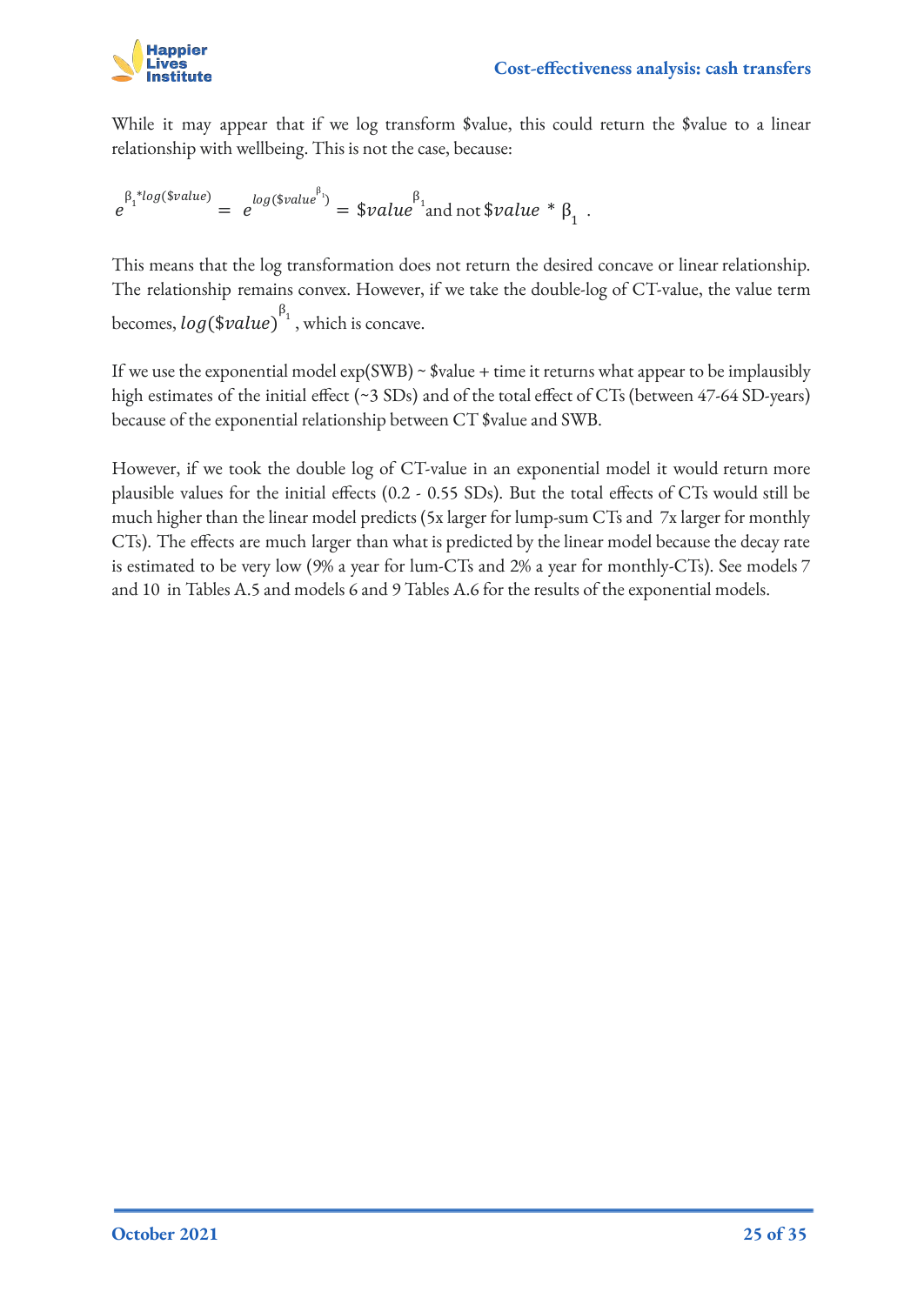

## <span id="page-25-0"></span>**Appendix B: Monthly CTs total effect example calculation**

In this appendix we calculate the wellbeing spending \$1000 on a monthly-CT provides its direct recipient. In this case, we assume they will receive the average monthly value of around \$20. So the post-intervention effect  $d_{0}$  = intercept + (0.613<sup>\*</sup> \$value in thousands) = 0.086 + (0.613<sup>\*</sup> (2.1<sup>\*</sup> (20  $(1000))$  = 0.11 SDs, which is less than the effect of 0.24 SDS a \$1000 lump CT would have. While someone is still receiving transfers the effect will decay at a rate of -0.014 SDs per year. So we next need to find out what's the effect when the transfer ends.

One thousand dollars will finance a \$20 CT for 50 months or 4.2 years of transfers. So the effect will be  $(4.2 * -0.014) + 0.11 = 0.051$  SDs. At what rate will the effect decay after the transfers end? As we discussed we think it's reasonable to assume that after the transfers end the effects will decay at the same rate as lump-sum transfers, -0.028. Which is exactly twice as fast. At that rate, the recipient would only receive benefits for a further  $|0.051 / -0.028| = 1.82$  years.

Recall that we assume the decay rate because we do not directly observe many CTs that follow-up with their recipients after monthly transfers have ended.

To calculate the total benefit we can sum the benefit for the period when the transfers were ongoing with the period after the transfers ended. Sticking with geometry, we'd find the benefit of the first period by summing the area of a rectangle and triangle:  $(0.5 * 4.2 * (0.11 - 0.051)) + (4.2 *$ 0.051) = 0.34 SDs. The benefit gained in the second period is 0.5  $*$  1.82  $*$  0.051 = 0.05 SDs improvement in SWB and MHa. The total benefit of both periods is then 0.34 + 0.05 = 0.39 SDs. This value is less than the one provided in the simulation for similar reasons given in the main text.

Recall that an alternative way of expressing the total effect is to write it as  $d_o^2$ /-2r (see the appendix of McGuire, Kaiser & Bach-Mortenson (2020) to see derivation). From that expression we can see that the difference between our simulation and calculation by hand is due to [Jensen's inequality.](https://en.wikipedia.org/wiki/Jensen) This is because  $E(d_o^2/-2r) \ge E(d_o)^2/2E(-r)$ .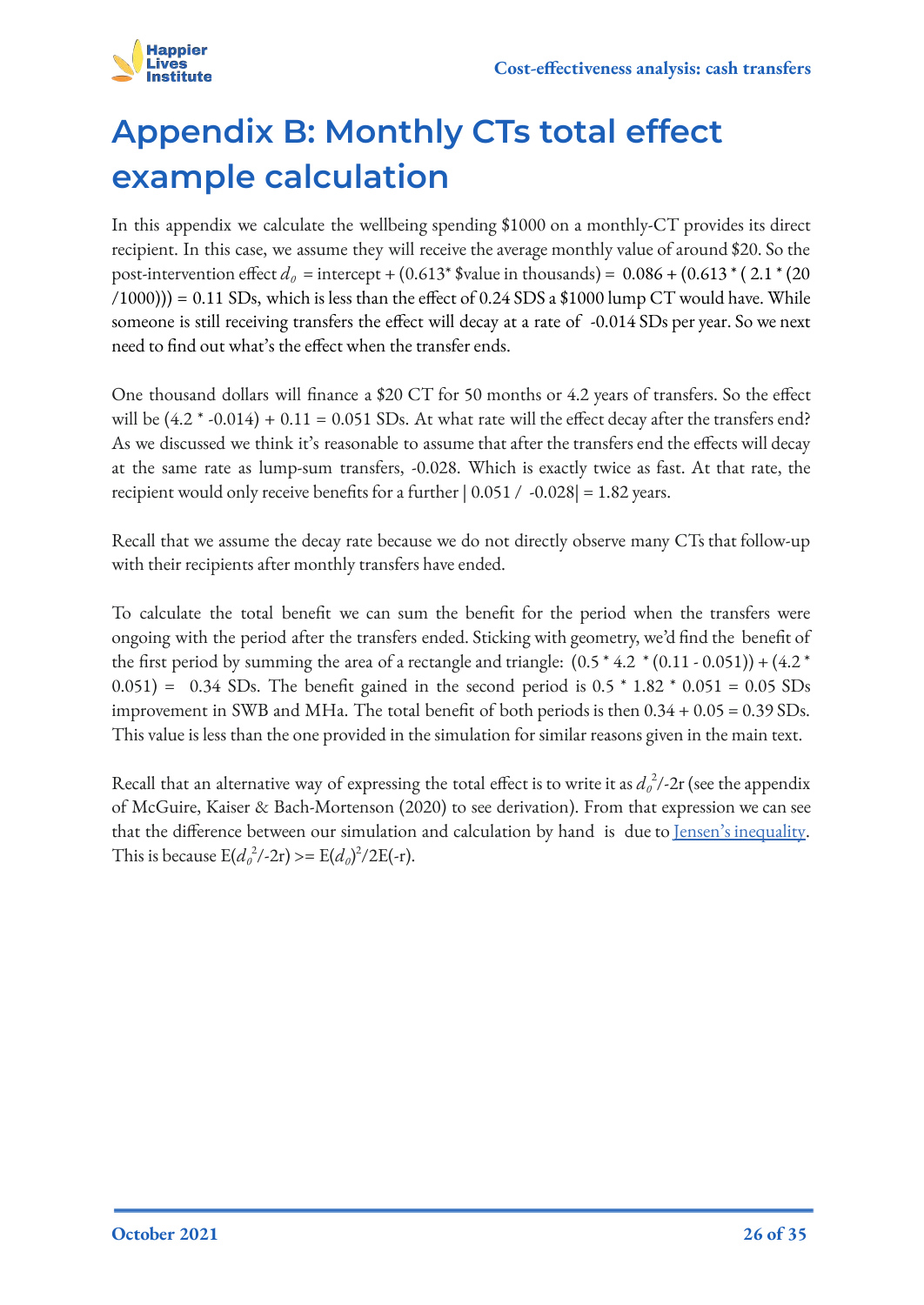

### <span id="page-26-0"></span>**Appendix C: Sensitivity analysis**

Which parameters are the final cost-effectiveness estimates most sensitive to? To answer this question we use our simulated dataset of 5,000 linear models to explain the relationship between our model's inputs and results. Specifically, we treat cost-effectiveness as the dependent variable and the input parameters as explanatory variables. To capture the sensitivity of an input on the results we add each variable in isolation and record its  $R^2$ . We assume a higher  $R^2$ for a parameter corresponds to a greater influence of the parameter on the estimated cost-effectiveness. The results of our sensitivity analysis are presented below in Table 3.

The cost-effectiveness of GiveDirectly CTs is about equally sensitive to the intercept and the effect a particular value of a lump-sum CT has on SWB and MHa. The cost-effectiveness of GiveDirectly UCTs are next most sensitive to estimated decay effect and least sensitive to the operating cost. Monthly UCTs are most sensitive to the intercept, then the decay effect. The cost-effectiveness of monthly UCTs is relatively less sensitive to the \$value-SWB relationship than GiveDirectly lump-sum CTs.

**Table A1:**  $R^2$  of each simulated parameter in explaining the cost-effectiveness

|                     | intercept | \$value effect decay effect |       | Cost |
|---------------------|-----------|-----------------------------|-------|------|
| GiveDirectly        | 35.7%     | 36.8%                       | 18.3% | 3.0% |
| <b>Monthly UCTs</b> | 42.2%     | 5.5%                        | 33%   | 4.2% |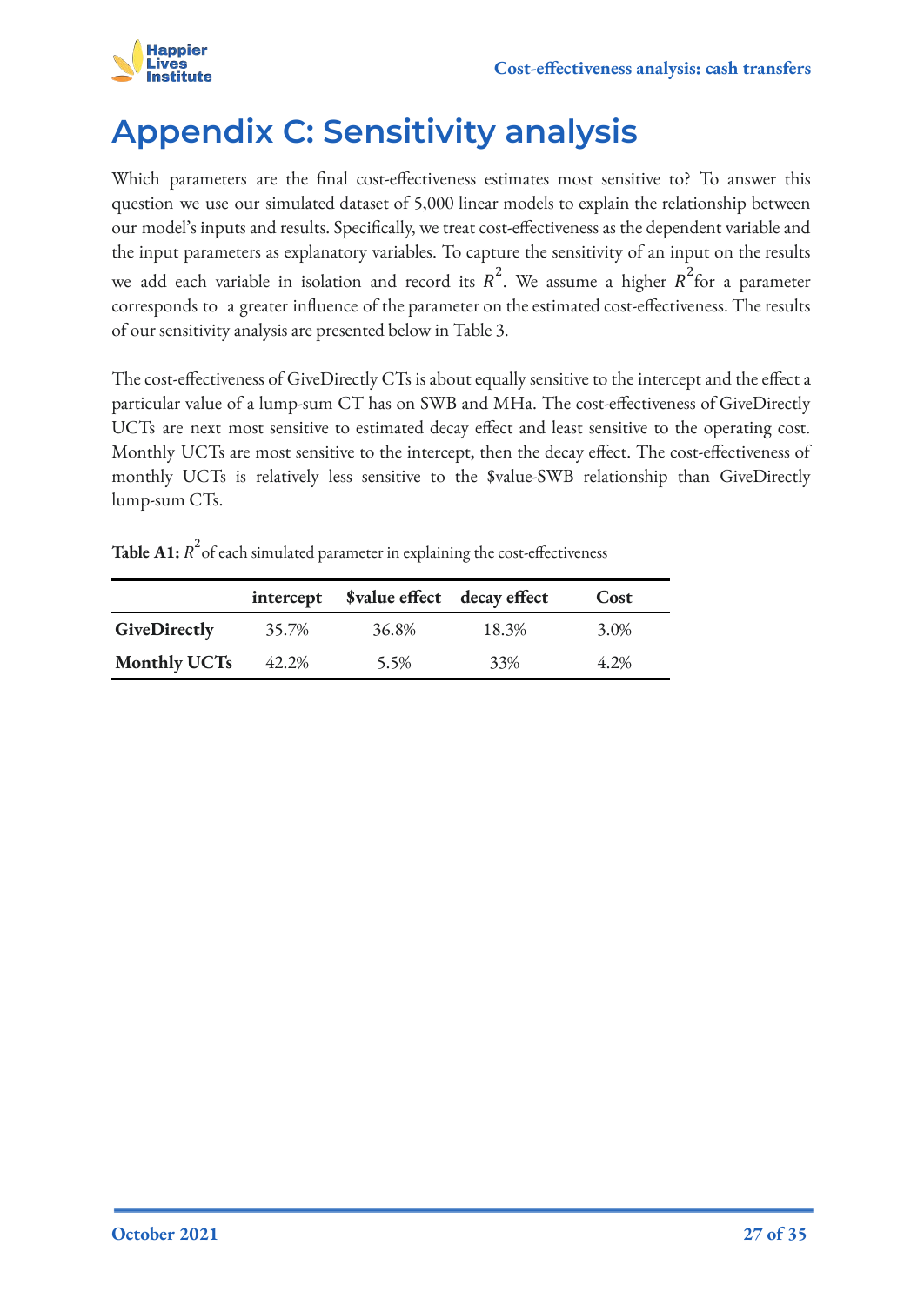

### <span id="page-27-0"></span>**Appendix D: What is the most cost-effective transfer value?**

GiveDirectly sends \$1,000 CTs. We have some reasons to think that sending a smaller amount would be more cost-effective, but we're unsure what transfer value is the most cost-effective. First, our across-study regression results suggest a mild relationship between the value of the CT and its effect. The presence of the significant and large intercept present in our regression results implies that smaller CTs within the range of lump-CTs studied in our sample (\$97 to \$1000) would be more cost-effective.

As we remarked previously, we don't think our model seriously implies that a \$0.01 CT is the most cost-effective because we observed no lump-CTs that small. While Ohrnberger et al, (2020) and Powell-Jackson et al, (2016) provided lump-CTs of \$19 and \$13, they were also amongst the studies that McGuire, Kaiser and Bach-Mortenson ([2020\)](https://www.happierlivesinstitute.org/cash-transfers.html) found as having the highest risk of bias, so we do not think they contribute much information to estimating the cost-effectiveness of small cash transfers.

When we regress the cost-effectiveness of lump-CTs<sup>31</sup> studied in RCTs against the transfer value, assuming a quadratic relationship, it does not return a significant relationship. We plot the relationship in Figure 9. While the between study evidence is inconclusive, the within-study comparisons indicate that smaller transfer values are more cost-effective. Variation in transfer size cost-effectiveness captured by two studies of GiveDirectly CTs: McIntosh & Zeitlin [\(2020](https://arxiv.org/abs/2009.01749)), Haushofer & Shapiro [\(2016](https://academic.oup.com/qje/article-abstract/131/4/1973/2468874)). In Haushofer & Shapiro ([2016\)](https://academic.oup.com/qje/article-abstract/131/4/1973/2468874) they distributed two CTs of \$300 and \$1000. In McIntosh & Zeitlin they tested four CTs \$317.16, \$410.65, \$502.96 and \$750.30. The larger CTs lead to larger effects in both studies, but not enough to offset their increased costliness.

**Figure 9**: Cost-effectiveness of lump-CTs



<sup>&</sup>lt;sup>31</sup> We calculated the effectiveness by multiplying the effect times its duration, which assumes similar decay rates across CTs. We estimated the cost as the transfer value + the non-transfer cost. We calculated the non-transfer cost following Haushofer & Shapiro ([2016\)](https://academic.oup.com/qje/article-abstract/131/4/1973/2468874) which described the non-transfer cost of a GiveDirectly CT as a fixed fee of \$50 and a variable cost of 6.3% (p. 1979).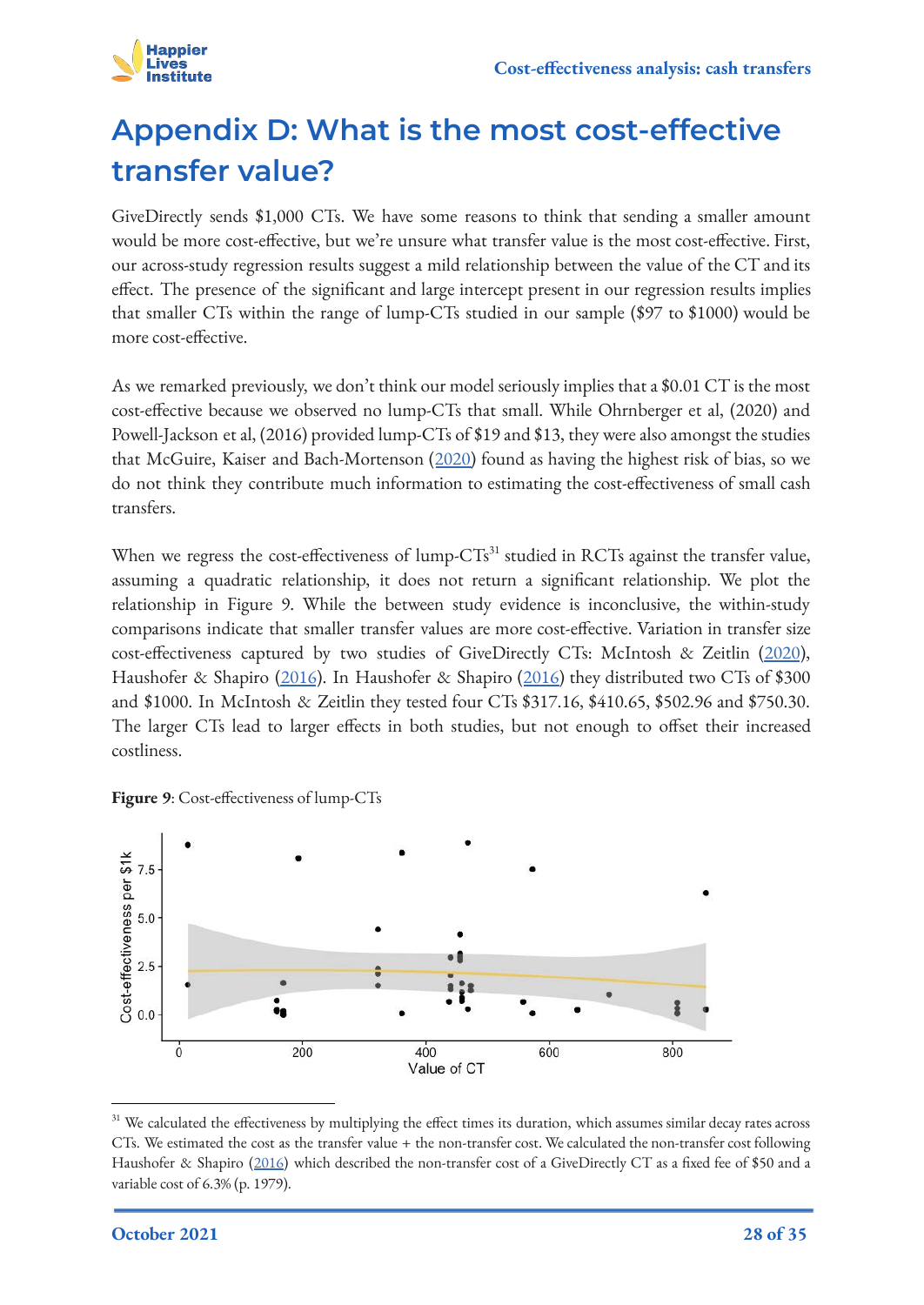

### **Appendix E: Robustness checks**

**Table A.2**: Robustness checks for lump CTs (part 1 of 3)

<span id="page-28-0"></span>

|                                                    | <b>LUMP CT CHECKS</b> |          |                |          |          |
|----------------------------------------------------|-----------------------|----------|----------------|----------|----------|
| <b>Coefficient</b>                                 | <b>Model 1</b>        | Model 2  | <b>Model 3</b> | Model 4  | Model 5  |
| intercept                                          | 0.118                 | 0.123    | 0.190          | 0.105    | 0.125    |
|                                                    | 0.044                 | 0.060    | 0.060          | 0.042    | 0.048    |
| lump \$value PPP in thousands                      | 0.058                 | 0.058    | 0.030          | 0.056    | 0.067    |
|                                                    | 0.045                 | 0.053    | 0.044          | 0.043    | 0.053    |
| years since transfer                               | $-0.026$              | $-0.029$ | $-0.028$       | $-0.025$ | $-0.029$ |
|                                                    | 0.013                 | 0.006    | 0.006          | 0.006    | 0.006    |
| sample is less poor                                |                       | $-0.005$ |                |          |          |
|                                                    |                       | 0.068    |                |          |          |
| <b>HH</b><br>in<br>baseline<br>income<br>thousands |                       |          | $-0.199$       |          |          |
|                                                    |                       |          | 0.130          |          |          |
| measure is SWB                                     |                       |          |                | 0.025    |          |
|                                                    |                       |          |                | 0.015    |          |
| by GiveDirectly                                    |                       |          |                |          | $-0.016$ |
|                                                    |                       |          |                |          | 0.063    |
| initial effect                                     | 0.240                 | 0.245    | 0.253          | 0.248    | 0.266    |
| duration                                           | 9.145                 | 8.591    | 8.882          | 9.896    | 9.248    |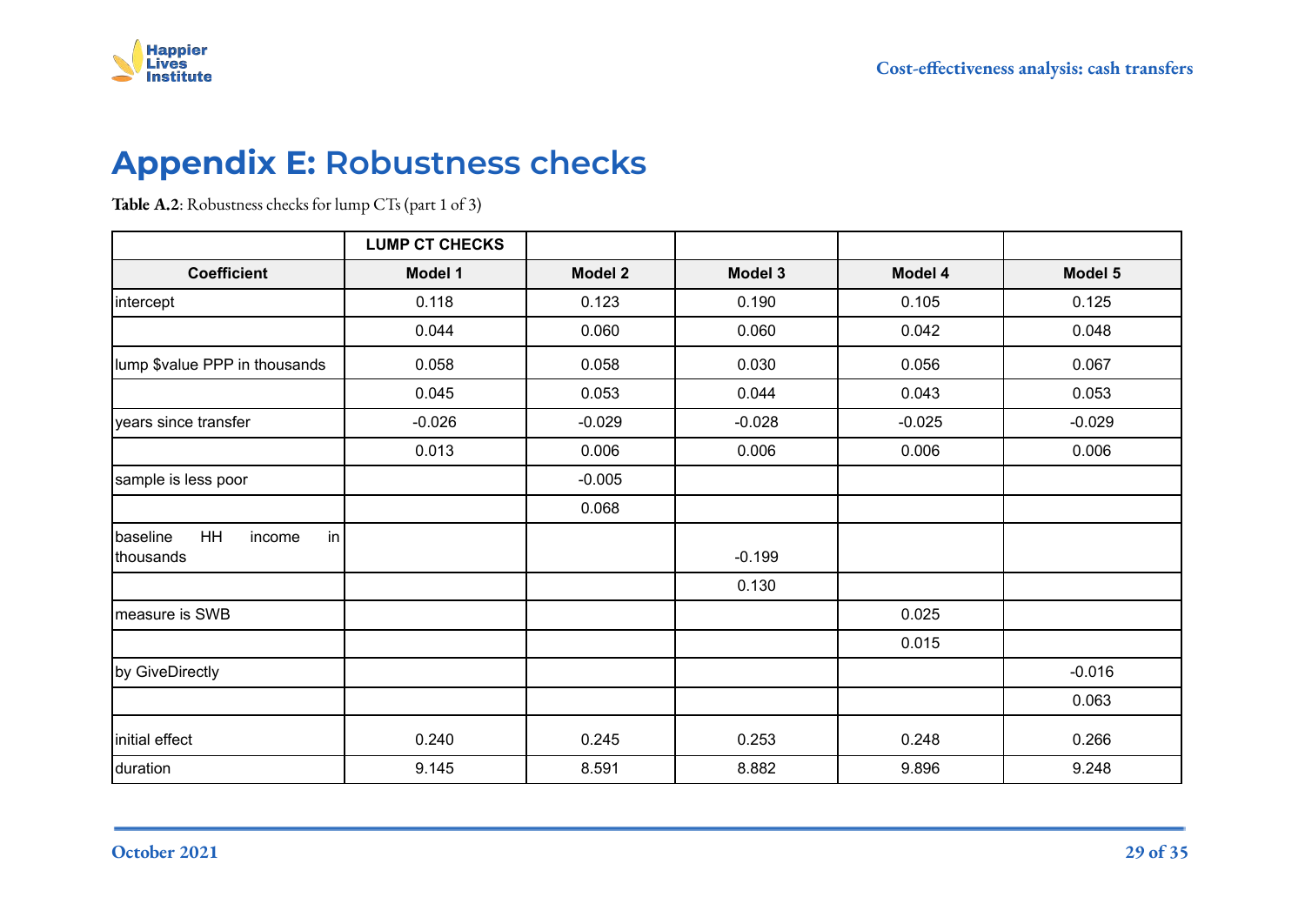



| total effect                                              | 1.099    |                | 1.054 |                | 1.121    | 1.228 | 1.231 |
|-----------------------------------------------------------|----------|----------------|-------|----------------|----------|-------|-------|
| Table A.3: Robustness checks for stream CTs (part 1 of 3) |          |                |       |                |          |       |       |
|                                                           | Model 1  | <b>Model 2</b> |       | <b>Model 3</b> | Model 4  |       |       |
| intercept                                                 | 0.087    | 0.090          |       | 0.081          | 0.099    |       |       |
|                                                           | 0.025    | 0.027          |       | 0.024          | 0.025    |       |       |
| Monthly PPP \$value                                       | 0.001    | 0.001          |       | 0.001          | 0.000    |       |       |
|                                                           | 0.000    | 0.000          |       | 0.000          | 0.000    |       |       |
| years since transfers began                               | $-0.014$ | $-0.014$       |       | $-0.016$       | $-0.012$ |       |       |
|                                                           | 0.005    | 0.005          |       | 0.005          | 0.006    |       |       |
| baseline HH income                                        | $-0.025$ |                |       |                |          |       |       |
|                                                           | 0.026    |                |       |                |          |       |       |
| sample is less poor                                       |          | $-0.029$       |       |                |          |       |       |
|                                                           |          | 0.022          |       |                |          |       |       |
| isSWB estimate                                            |          |                |       | 0.029          |          |       |       |
|                                                           |          |                |       | 0.012          |          |       |       |
| CTisCCT estimate                                          |          |                |       |                | $-0.041$ |       |       |
|                                                           |          |                |       |                | 0.021    |       |       |
| initial effect                                            | 0.117    | 0.120          |       | 0.133          | 0.120    |       |       |
| monthly payment size                                      | 20.000   | 20.000         |       | 20.000         | 20.000   |       |       |
| years of transfers                                        | 4.167    | 4.167          |       | 4.167          | 4.167    |       |       |
| effect at end of CT                                       | 0.061    | 0.064          |       | 0.067          | 0.072    |       |       |
| effect in transfer period                                 | 0.371    | 0.384          |       | 0.418          | 0.400    |       |       |
| decay after transfer ends                                 | $-0.029$ | $-0.028$       |       | $-0.025$       | $-0.029$ |       |       |
| effect post transfer                                      | 0.064    | 0.071          |       | 0.090          | 0.089    |       |       |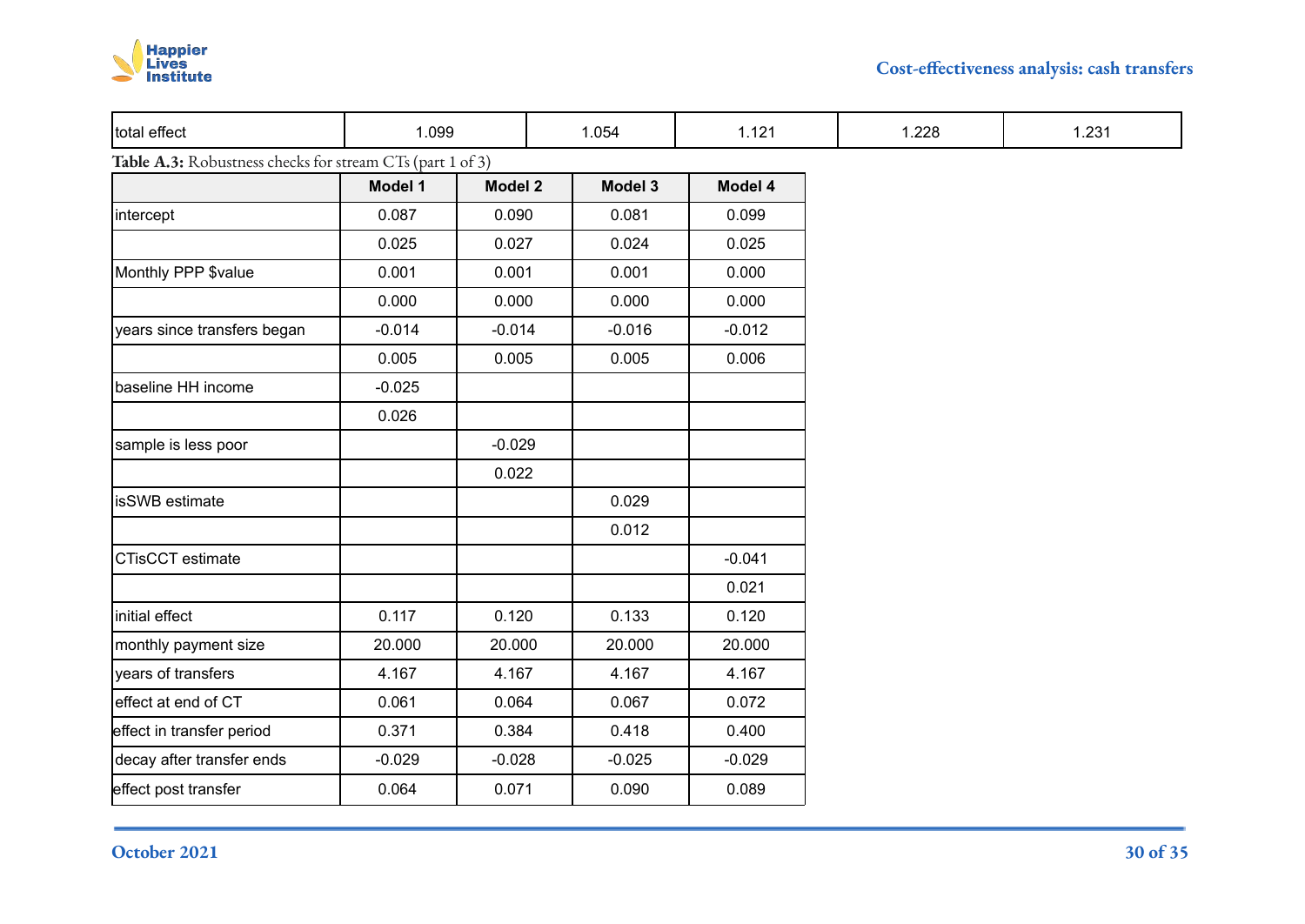

| total<br>effect | 13F<br>ບ.ຯວວ | 0.455 | 0.508 | 0.489 |  |
|-----------------|--------------|-------|-------|-------|--|
|-----------------|--------------|-------|-------|-------|--|

Table A.4: Robustness checks for lump & stream CTs (part 2 of 3 for both)

|                       | Model 6  |           |                      | Model 5   |           |
|-----------------------|----------|-----------|----------------------|-----------|-----------|
| intercept             | 0.100    |           | intercept            | 0.070     |           |
|                       | 0.031    |           |                      | 0.021     |           |
| lump \$value PPP      | 0.006    |           | CT_PPP               | 0.001     |           |
|                       | 0.032    |           |                      | 0.000     |           |
| years since transfer  | $-0.013$ |           | yearsSince           | $-0.015$  |           |
|                       | 0.006    |           |                      | 0.005     |           |
| Happiness             | $-0.012$ |           | Happiness            | 0.066     |           |
|                       | 0.019    |           |                      | 0.038     |           |
| Life Satisfaction     | 0.045    |           | Life<br>Satisfaction | 0.029     |           |
|                       | 0.024    |           |                      | 0.016     |           |
| Other MH measure      | 0.051    |           |                      |           |           |
|                       | 0.033    |           |                      |           |           |
| Other SWB measure     | 0.143    |           | <b>OtherSWB</b>      | 0.064     |           |
|                       | 0.041    |           |                      | 0.015     |           |
| Both SWB and MH index | 0.059    |           |                      |           |           |
|                       | 0.028    |           |                      |           |           |
| Depression            | HP       | <b>LS</b> | Dep                  | <b>HP</b> | <b>LS</b> |
| 0.489                 | 0.389    | 0.964     | 0.224                | 0.770     | 0.425     |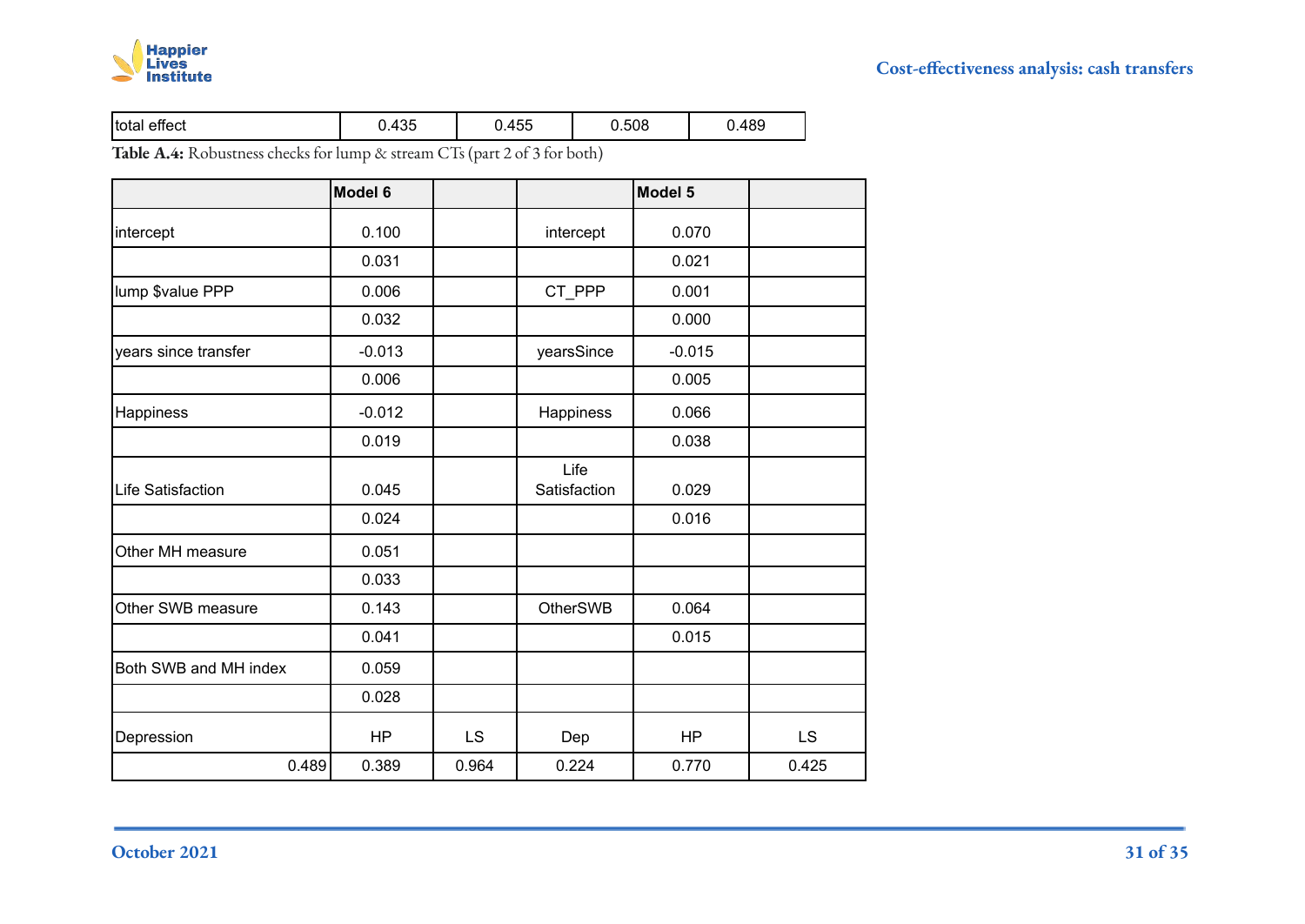

|                            | Model 7  | <b>Model 8</b> | Model 9  | Model 10   | Model 11      |
|----------------------------|----------|----------------|----------|------------|---------------|
|                            | exp      | 0-intercept    | log-val  | log-loglog | quadratic-val |
| intercept                  | 1.126    |                | 0.181    | 1.357      | 0.103         |
|                            | 0.049    |                | 0.032    | 0.133      | 0.062         |
| lump \$value PPP           | 0.086    | 0.157          |          |            | 0.113         |
|                            | 0.051    | 0.036          |          |            | 0.149         |
| years since transfer       | $-0.034$ | $-0.027$       | $-0.028$ | $-0.090$   | $-0.029$      |
|                            | 0.006    | 0.006          | 0.006    | 0.049      | 0.006         |
| log(lump \$value PPP)      |          |                | 0.025    |            |               |
|                            |          |                | 0.023    |            |               |
| log(log(lump \$value PPP)) |          |                |          | 0.049      |               |
|                            |          |                |          | 0.064      |               |
| (lump \$value PPP)^2       |          |                |          |            | $-0.028$      |
|                            |          |                |          |            | 0.073         |
| initial effect             |          | 0.330          | 0.189    |            | 0.218         |
| duration                   |          | 12.072         | 6.686    |            | 7.646         |
| total effect               |          | 1.993          | 0.631    |            | 0.835         |

#### **Table A.5:** Robustness checks for lump-CTs (part 3 of 3)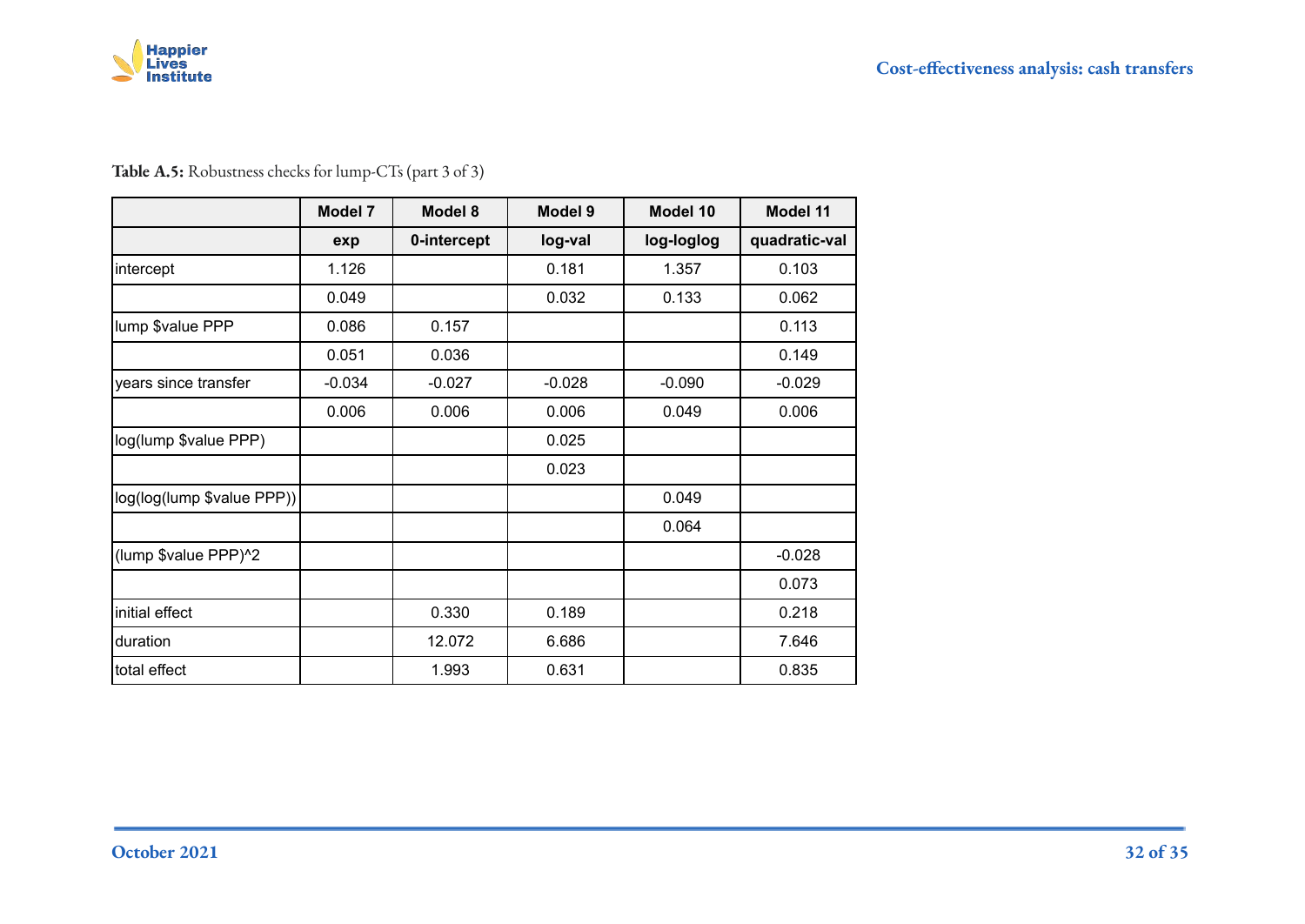

**Table A.6:** Robustness checks for monthly-CTs (part 3 of 3)

|                               | Model 6  | Model 7     | Model 8   | Model 9    | Model 10  |
|-------------------------------|----------|-------------|-----------|------------|-----------|
|                               | exp      | 0-intercept | log-value | log-loglog | quadratic |
| intercept                     | 1.091    |             | 0.022     | 0.014      | 0.093     |
|                               | 0.025    |             | 0.062     | 0.072      | 0.034     |
| Monthly PPP \$value           | 0.001    | 0.0014      |           |            | 0.000     |
|                               | 0.000    | 0.0002      |           |            | 0.001     |
| years since transfers began   | $-0.015$ | 0.0003      | $-0.014$  | $-0.014$   | $-0.014$  |
|                               | 0.005    | 0.0065      | 0.005     | 0.005      | 0.005     |
| log(Monthly PPP \$value)      |          |             | 0.026     |            |           |
|                               |          |             | 0.015     |            |           |
| log(log(Monthly PPP \$value)) |          |             |           | 0.082      |           |
|                               |          |             |           | 0.053      |           |
| (Monthly PPP \$value)^2       |          |             |           |            | 0.000     |
|                               |          |             |           |            | 0.000     |
| initial effect                |          | 0.058       | 0.056     | 0.000      | 0.110     |
| monthly payment size          | 20.000   | 20.000      | 20.000    | 20.000     | 20.000    |
| years of transfers            | 4.167    | 4.167       | 4.167     | 4.167      | 4.167     |
| effect at end of CT           |          | 0.064       | 0.000     |            | 0.053     |
| effect in transfer period     |          | 0.254       | 0.116     |            | 0.339     |
| decay after transfer ends     |          | $-0.027$    | 0.000     |            | $-0.029$  |
| effect post transfer          |          | 0.075       | 0.000     |            | 0.049     |
| total effect                  |          | 0.139       | 0.116     |            | 0.387     |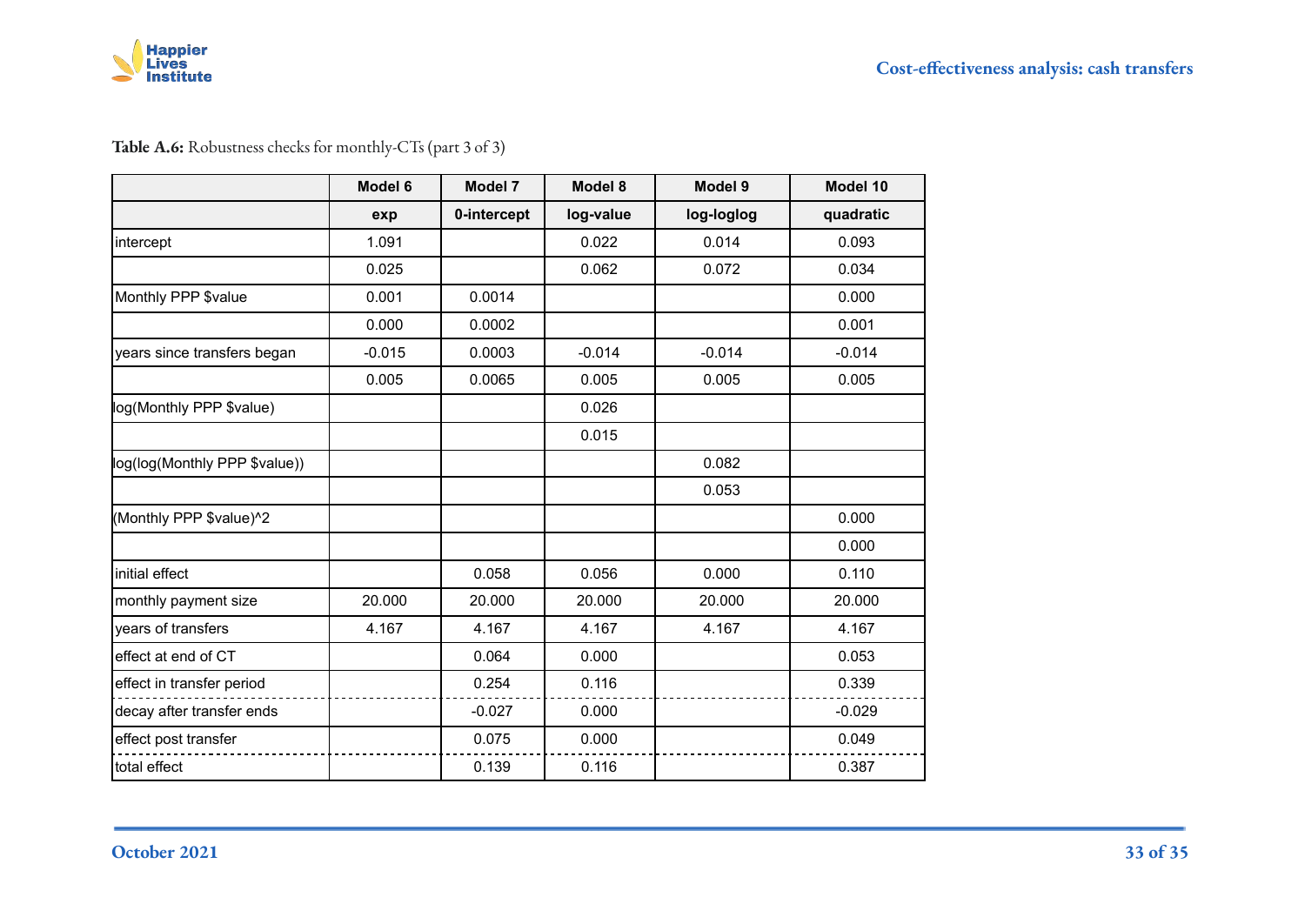